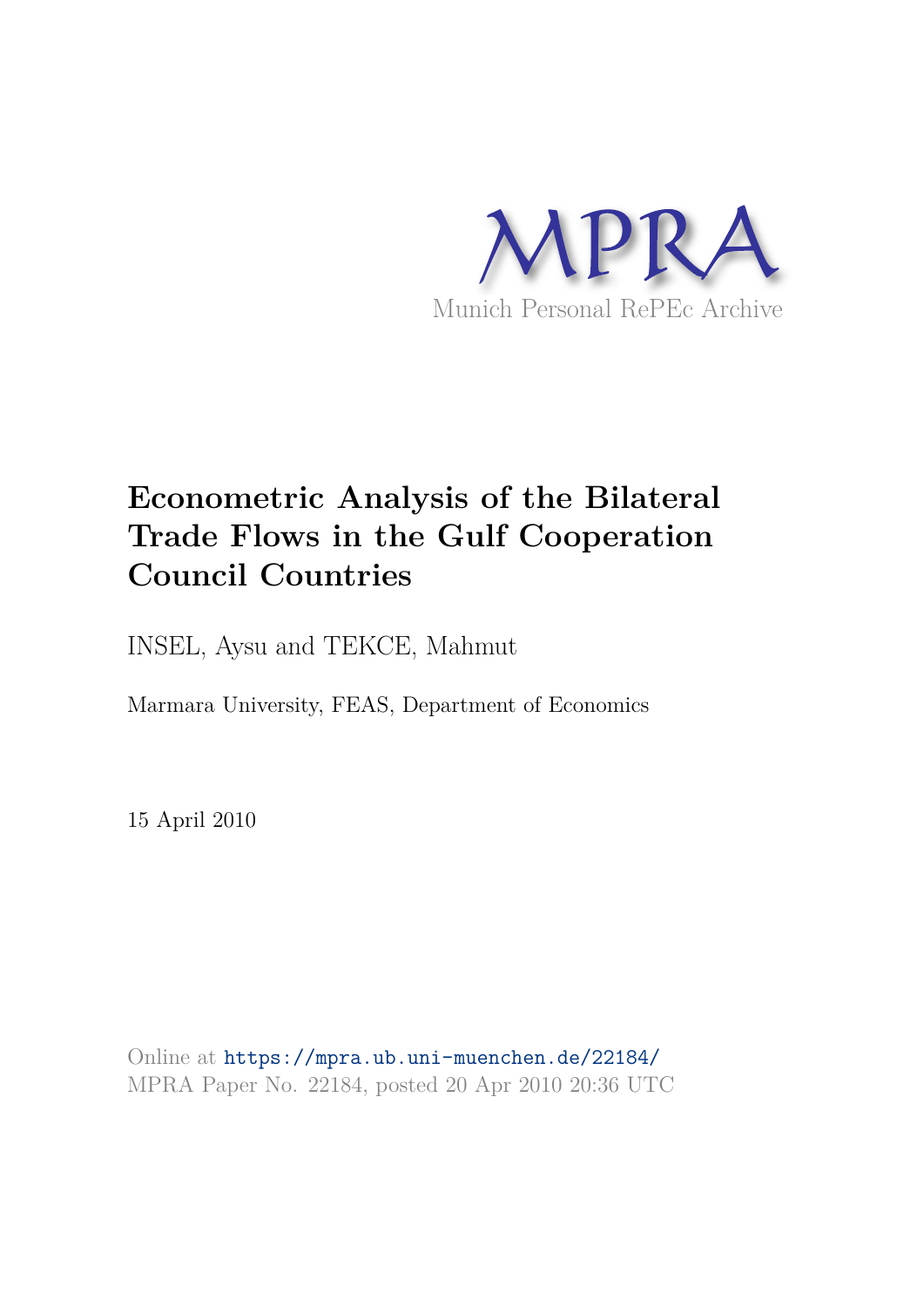# **Econometric analysis of the bilateral trade flows in the Gulf Cooperation Council countries**

# **Aysu Insel\* and Mahmut Tekce\*\***

# **Abstract**

This study analyzes the trade flows of the Gulf Cooperation Council (GCC) both among its member countries and with the rest of the world for the 1997-2002 and 2003-2007 periods. In this paper, the research question is whether the trade flows of the GCC countries with their partners have sustained and/or they have developed new relations over time, mainly after the 2003 Customs Union agreement of the GCC. For this purpose, fixed effects models have been estimated in order to obtain individual country effects variable. Then, trade model as a function of distance and income variables and the country effects model as a function of the time invariant control variables have been estimated simultaneously within the panel analysis using the Least Squares and Generalised Method of Moments under the assumption of the presence of cross section heteroskedasticity and the robust standard errors. It has been found that: (1) The order of top fifteen trade partners has changed significantly from the EU countries and the US to the Asian countries after 2003. (2) Exports and imports of the GCC countries are related to the wealth of the partner countries, but not to their distance, mainly due to the nature of their exported and imported goods, the characteristic of the region and developments in transportation facilities.

## **Jel Classification:** C01, C33, F14, 053

**Keywords:** Gulf Cooperation Council Countries, Trade Flows, Gravity model, Panel Analysis, System Estimation.

#### **\*Prof. Dr. Aysu Insel**

Marmara University, Department of Economics , Goztepe Campus, Kadikoy 34722, Istanbul, Turkey. E-mail: ainsel@marmara.edu.tr, Phone: +90 216 3368487, Fax:+90 216 3464356

#### **\*\*Dr. Mahmut Tekce**

 Marmara University, Department of Economics, Goztepe Campus, Kadikoy 34722, Istanbul, Turkey. E-mail: mtekce@marmara.edu.tr, Phone: +90 216 3368487, Fax:+90 216 3464356

We would like to thank Nesrin Sungur Çakmak, Ahmet Çakmak, Saime Kayam, Öner Günçavdı and Ümit Şenesen for their useful comments.

*The first version of this paper was presented at the 29th Annual Meetings of the Middle East Economic Association (MEEA) in conjunction with the Allied Social Science Associations (ASSA) Annual Meeting of the American Economic Association, 2 January 2009, San Francisco, CA, USA. The second version was presented at the Eurasia Business and Economics Society (EBES) Conference, 2 June 2009 Istanbul, and published by Turkish Economic Association, Discussion paper. No 2010/2.*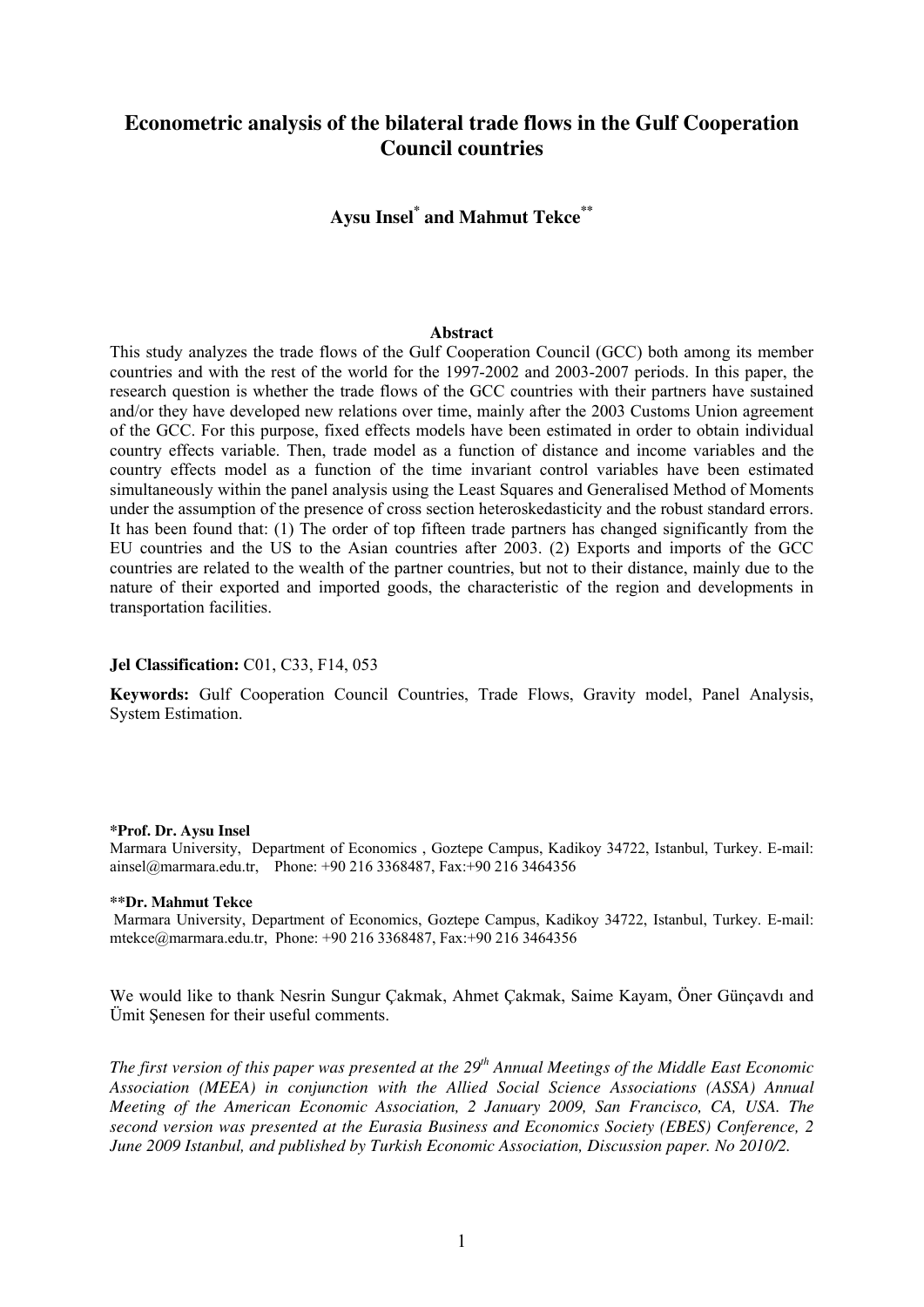# **ECONOMETRIC ANALYSIS OF THE BILATERAL TRADE FLOWS IN THE GULF COOPERATION COUNCIL COUNTRIES**

# **1. Introduction**

In 1981, six countries of the Persian Gulf; Bahrain, Kuwait, Oman, Qatar, Saudi Arabia and the United Arab Emirates formed the Gulf Cooperation Council (GCC) and signed an economic agreement aiming at implementing a free trade region, strengthening the bargaining power with external trading partners, harmonizing development plans and adopting a common oil policy, coordinating industrial policies and linking transportation networks<sup>[1](#page-2-0)</sup>. Economic integration within the GCC has been reinforced by the formation of the Customs Union in  $2003<sup>2</sup>$  $2003<sup>2</sup>$  and the Common Market in 2008. In addition, they agreed to introduce a single GCC currency<sup>[3](#page-2-2)</sup> and become a monetary union by  $2010^4$  $2010^4$ .

GCC countries have experienced a high growth rate since 2003. The GCC was the17th largest economy in 2003, and became the 13th largest economy in the world in 2008. The economies of the GCC countries heavily depend on oil income, where hydrocarbon industries represent more than 80 percent of total government revenues, and the share of hydrocarbons in the GDP of GCC countries is about [5](#page-2-4)0 percent<sup>5</sup>. However, in the recent years, GCC countries started to diversify their economies and gave emphasis on manufacturing, finance, transportation, education and tourism sectors. As a result of this economic diversification, non-oil sector had a higher contribution to economic growth than the oil sector during the 2003-2008 period.

This paper analyzes the bilateral trade flows of the GCC countries and attempts to develop a new model using system equations through annual panel data from 1997 to 2007. The framework of the model in this paper departs from the common (augmented) gravity model, as it estimates the trade equation with the country effect equation simultaneously. In this sense, total trade and the country effects are the endogenous variables in the model, whereas real per capita GDP of the home and partner countries, population, distance and the EU, GCC, Asia and oil producer country dummies are the explanatory variables.

There are three contributions of this paper: (1) Examination of bilateral trade flows of each GCC country with its partners, individually, for two different sample periods. (2) Consideration of country effects produced by the fixed effects models and country ranking for the trade partners for each GCC country. (3) Development of a gravity model specification where bilateral trade flows and country effects are determined endogenously for each GCC country. This analysis provides the

<span id="page-2-0"></span><sup>1</sup> http://www.worldtradelaw.net/fta/agreements/gccfta.pdf

<span id="page-2-1"></span><sup>&</sup>lt;sup>2</sup> The GCC customs union eliminated all tariff and non-tariff barriers among the member countries and set the common external tariffs at three levels; 5% tariff rate applies to most products, some agricultural and medical products have zero tariffs, and a number of restricted or protected products have selected higher tariff rates.

<span id="page-2-2"></span><sup>&</sup>lt;sup>3</sup> With the exception of Oman, that dropped out of monetary union plans in 2006.

<span id="page-2-3"></span><sup>&</sup>lt;sup>4</sup> Recently, the deadline for the adoption of the common currency has been extended to a date to be determined by the monetary council.

<span id="page-2-4"></span><sup>5</sup> Mohieldin, M., "Point of View: Neighborly Investments", *Finance & Development*, December 2008, Vol. 45, No.4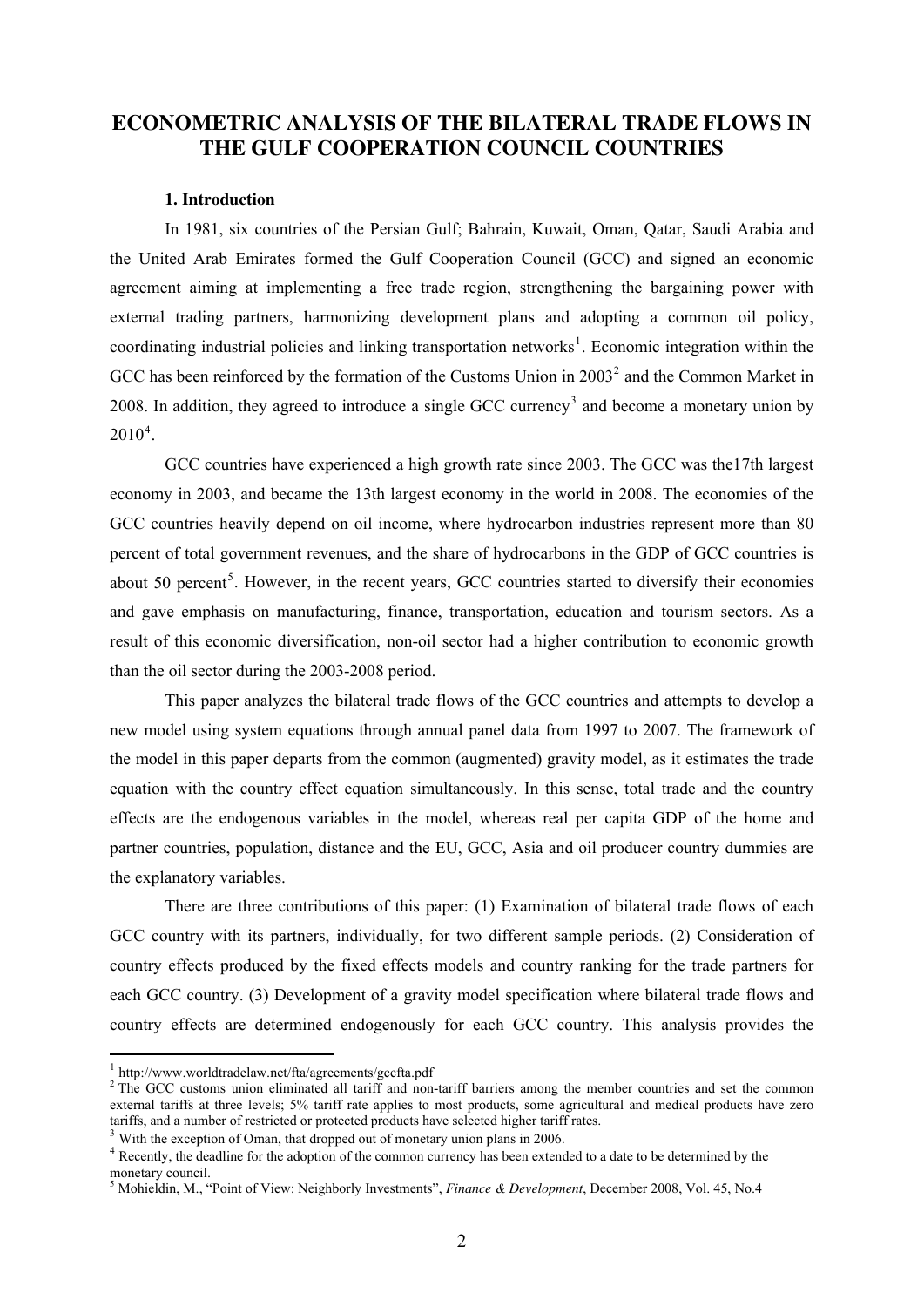following outcomes: (1) Fixed effect panel models provide information on individual country effects. Country ranking approach reveals that the overall order of countries has not changed, but the order of the first fifteen partners has changed significantly from 1997-2002 to 2003-2007 period with regard to the data used for each GCC country. (2) The GCC countries have increased their trade activities and the standard of living after 2003. (3) Contrary to the common gravity equation for trade, the coefficient of the distance variable is commonly insignificant in the model, mainly due to the nature of the traded goods of the region.

The paper starts with an economic review of the GCC countries and evaluates the trade patterns of the member countries. The modified gravity model for the GCC trade, econometric methodology and estimation results are presented in the Section 3. Section 4 concludes the estimation results.

# **2. International Trade Pattern of the GCC countries**

The GCC has a relatively small but an increasing share in world trade. As seen in Table 1, the share of the region in the world exports has reached 4.68 percent, where it was around 2 percent in the late 1990s. The share the GCC merchandise imports in world imports has also increased in recent years.

**Table 1: Share of the GCC Merchandise Trade in the World Trade (%)**

|                | 1997     | 1998 | 1999 | 2000 | 2001 | 2002 | 2003 | 2004 | 2005 | 2006 | 2007 | 2008 |
|----------------|----------|------|------|------|------|------|------|------|------|------|------|------|
| <b>Exports</b> | 2.38     | 1.75 | 2.07 | 2.73 | 2.59 | 2.59 | 2.80 | 3.09 | 3.79 | 397  | 4.00 | 4.68 |
| <b>Imports</b> | 1.46     | 1.48 | 1.32 | 1.27 | 1.39 | 1.47 | . 49 | 1.61 |      | 1.81 | 2.05 | 2.24 |
| $\sim$         | $\cdots$ |      |      |      |      |      |      |      |      |      |      |      |

Source: WTO International Trade Statistics, 2009

The GCC countries are also characterized with their highly open trade regimes and their dependence on exports and imports. The share of merchandise trade in the GDP of the GCC countries is around 100 percent, except for Kuwait and Saudi Arabia. These shares are impressive and among the highest worldwide, as the share of merchandise trade in the GDP is 45 percent in the OECD countries, 67 percent in the Euro area, and 60 percent in the whole Middle East and North Africa (MENA) region. As shown in Tables 2, 3 and 4, Bahrain and the UAE have the most open economies among the GCC countries and their economies are highly dependent both on exports and imports.

| Table 2: Exports of the GCC countries (% of GDP) |      |      |      |                 |      |      |      |      |      |      |                          |
|--------------------------------------------------|------|------|------|-----------------|------|------|------|------|------|------|--------------------------|
|                                                  | 1997 | 1998 | 1999 | 2000            | 2001 | 2002 | 2003 | 2004 | 2005 | 2006 | 2007                     |
| Bahrain                                          | 132  | ۱۱.  | 122  | 136             | 125  | 127  | 126  | 133  | 146  | 144  | $\overline{\phantom{0}}$ |
| Kuwait                                           | 74   | 70   | 66   | 71              | 69   | 64   | 66   | 69   | 75   | 72   | 74                       |
| Oman                                             | 81   | 80   |      | 83              | 85   | 86   | 85   | 89   | 89   | 91   | $\,$                     |
| Oatar                                            | 79   | 82   | 78   | 84              | 83   | 78   | 78   | 78   | 84   | 96   |                          |
| Saudi Arabia                                     | 54   | 47   | 49   | 57              | 54   | 56   | 61   | 69   | 76   | 79   | 85                       |
| UAE                                              | 146  | 37   | 124  | $\overline{20}$ | 125  | 126  | 135  | 157  | 52ء  | .50  | $\overline{\phantom{a}}$ |

Source: World Bank WDI Database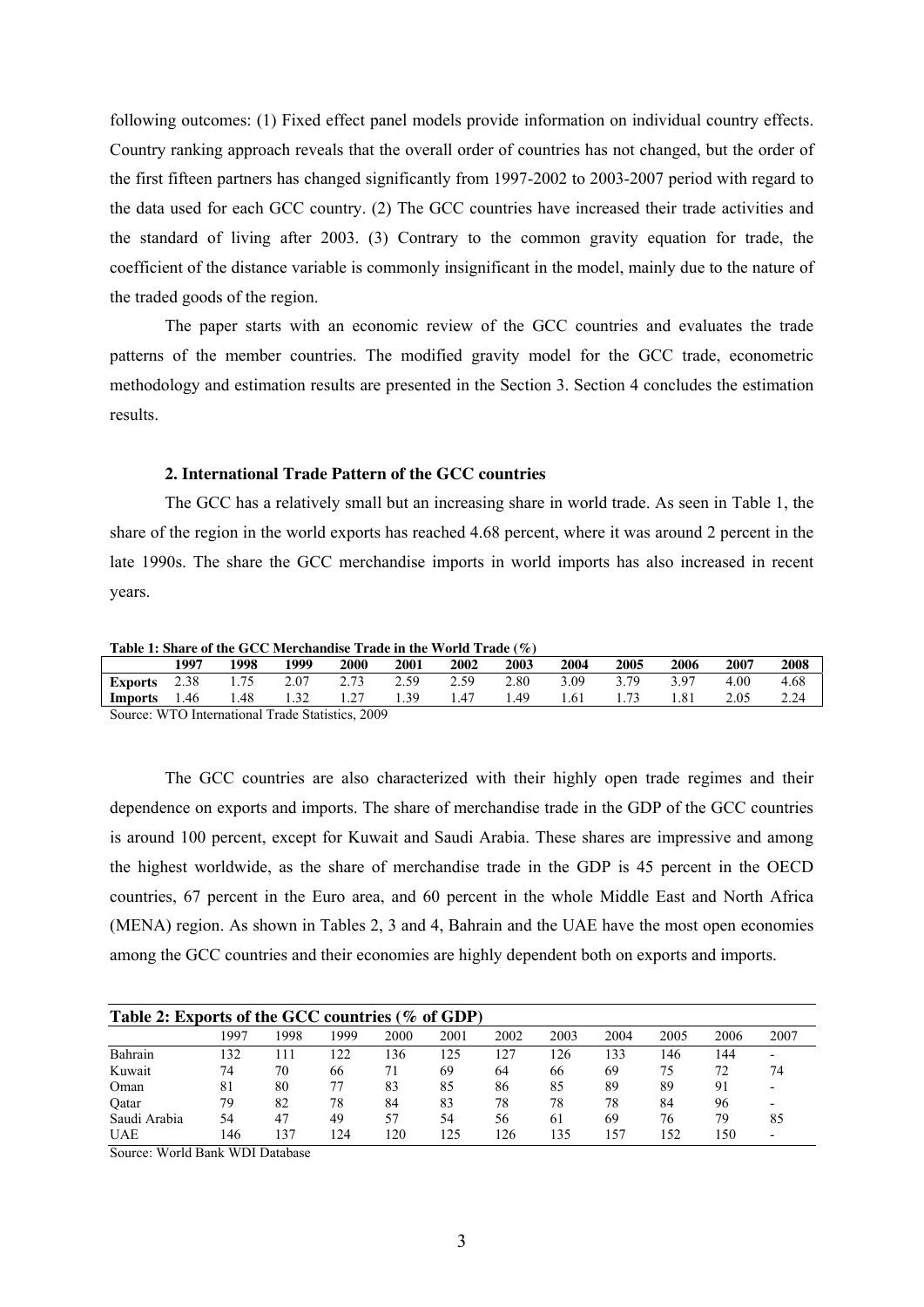| Table 3: Exports of the GCC countries (% of GDP) |      |      |      |      |      |      |      |      |      |      |      |
|--------------------------------------------------|------|------|------|------|------|------|------|------|------|------|------|
|                                                  | 1997 | 1998 | 1999 | 2000 | 2001 | 2002 | 2003 | 2004 | 2005 | 2006 | 2007 |
| Bahrain                                          | 79   | 65   | 79   | 89   | 82   | 82   | 82   | 92   | 100  | 99   |      |
| Kuwait                                           | 53   | 44   | 46   | 56   |      | 45   | 52   | 57   | 64   | 65   | 65   |
| Oman                                             | 50   | 42   | 49   | 59   | 57   | 58   | 57   | 57   | 63   | 63   | $\,$ |
| Oatar                                            | 48   | 51   | 60   | 67   | 66   | 60   | 62   | 64   | 68   | 58   |      |
| Saudi Arabia                                     | 39   | 30   | 35   | 44   | 40   | 41   | 46   | 53   | 61   | 63   | 65   |
| <b>UAE</b>                                       | 83   | 73   | 70   | 73   | 73   | 73   | 79   | 90   | 93   | Q.   | $\,$ |

Source: World Bank WDI Database

| Table 4: Imports of the GCC countries (% of GDP) |      |      |      |      |      |      |      |      |      |      |      |
|--------------------------------------------------|------|------|------|------|------|------|------|------|------|------|------|
|                                                  | 1997 | 1998 | 1999 | 2000 | 2001 | 2002 | 2003 | 2004 | 2005 | 2006 | 2007 |
| Bahrain                                          | 70   | 64   | 63   | 64   | 60   | 66   | 64   | 73   | 76   |      |      |
| Kuwait                                           | 40   | 51   | 39   | 30   | 36   | 37   | 34   | 32   | 28   | 24   | 30   |
| Oman                                             | 39   | 50   | 38   | 31   | 36   | 37   | 38   | 43   | 36   | 38   |      |
| Oatar                                            | 36   | 40   | 26   | 22   | 29   | 28   | 28   | 28   | 33   | 37   |      |
| Saudi Arabia                                     | 26   | 27   | 23   | 25   | 24   | 24   | 24   | 26   | 28   | 32   | 38   |
| <b>UAE</b>                                       | 74   | 75   | 65   | 55   | 61   | 64   | 65   | 76   |      | 68   |      |

Source: World Bank WDI Database

GCC trade is concentrated on high-income countries, such as Japan, South Korea, the US, and the EU<sup>[6](#page-4-0)</sup>. The merchandise imports of the GCC countries from these countries are mainly capital and technology intensive goods; machinery and transport equipment, such as power generation plants, railway locomotives and aircraft, and manufactured goods from the EU, aerospace products and parts, automobiles, various machinery, engines, turbines and power transmission equipment from the US, automobiles and auto parts from Japan, and automobiles, various machinery, engines, iron and ships from South Korea. Also, with an increasing volume in the last decade, the GCC countries import manufactured goods and various machinery from China and India<sup>[7](#page-4-1)</sup>. On the other hand, GCC exports to these trade partners are heavily dominated by oil and oil products.

However intra-GCC trade and trade with neighbouring countries are limited. The main reason of this is the fact that the countries of the region are similar in certain aspects, they rely heavily on the oil sector and have the highest concentrations in terms of sector contribution to GDP when compared to developed countries<sup>[8](#page-4-2)</sup>. In this respect, economic diversification is important for the GCC region for further intra-regional trade through diversified economies<sup>[9](#page-4-3)</sup>. In the recent years, the goal of decreasing vulnerability of the economies to the fluctuations in the oil and gas prices, high population growth and rising unemployment in the region increased the need for economic diversification. Significant amount of investment has been directed to services -especially to finance, tourism, transport, telecommunication and education-, construction and manufacturing sectors.

Albeit relatively low in trade volume, the GCC countries have a strong relationship with the rest of the Islamic countries due to common cultural and religious values, and economic interests, like

<span id="page-4-0"></span> $6$  Currently, the EU and the GCC are negotiating a free trade agreement (FTA), aiming at a coordination and divergence not only in trade and investment related issues, but also in areas like human rights, terrorism and illegal immigration.

<span id="page-4-1"></span> $^7$  China and India have an energy cooperation with the GCC and they challenge to the US energy interest in the region.

<span id="page-4-2"></span><sup>8</sup> Abouchakra et al. (2008)

<span id="page-4-3"></span> $<sup>9</sup>$  Sturm et al.  $(2008)$ </sup>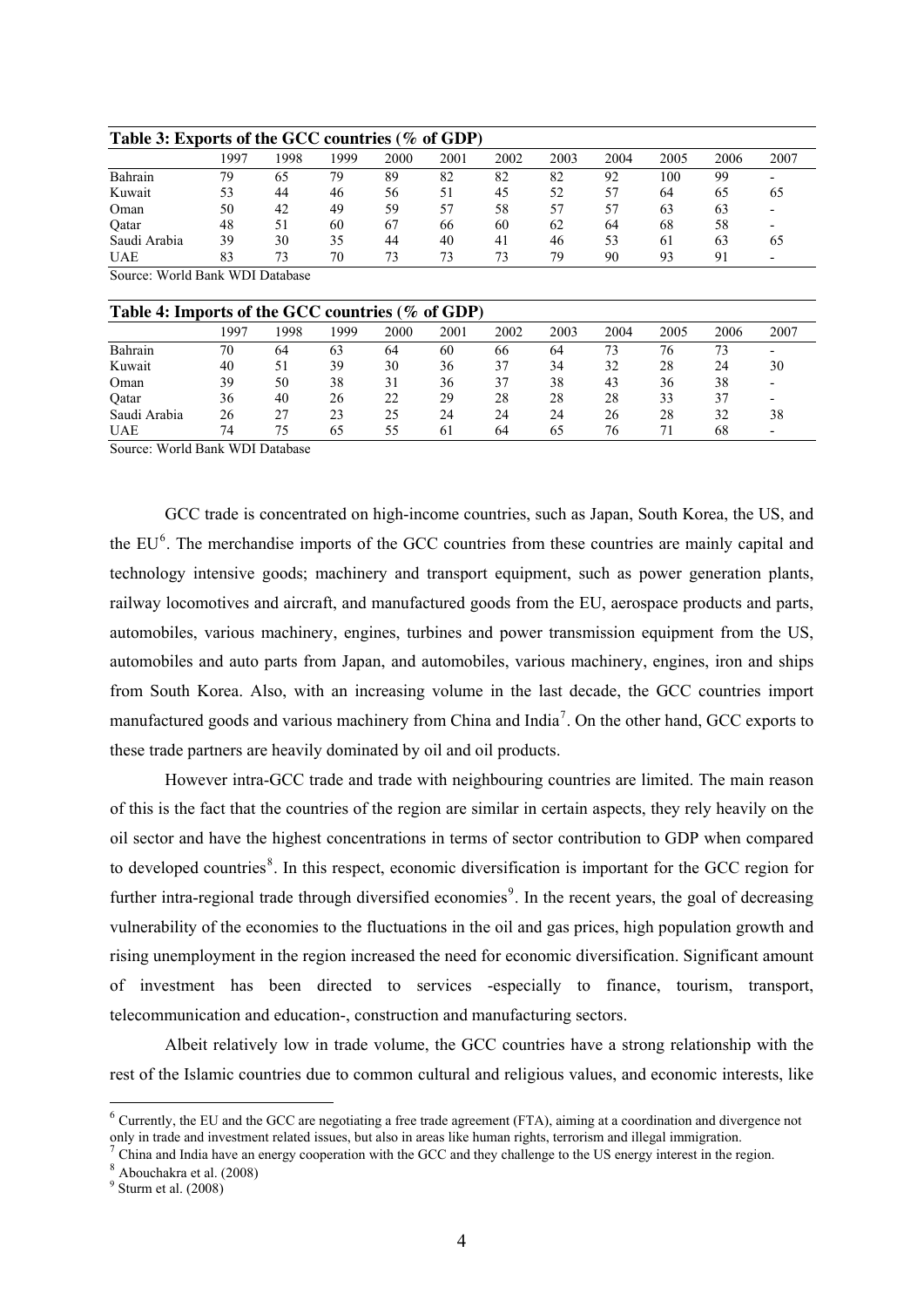being the members of OPEC and coordinating policies in oil markets. The economic relations with other Islamic countries also include labour movements, where the GCC countries receive a significant amount of labour force from Pakistan, Egypt and Indonesia<sup>[10](#page-5-0)</sup>. Egypt, Jordan and Pakistan have improved their economic relations with the GCC countries and they depend more on the GCC for remittances<sup>[11](#page-5-1)</sup>. In the recent years, the outflow of foreign direct investment from the GCC countries to other Islamic countries also increased significantly in services, real estate, infrastructure development, steel, shipping and energy sectors.

#### **3. A Modified Gravity Model of the GCC Trade**

The basic gravity model based on Newton's gravity equation states that the volume of trade between two countries is directly related to the product of their incomes, but inversely related to the distance between these countries. The first application of gravity models to empirical international trade analysis was pioneered by Tingerben (1962) and then continued by Linnemann (1966) and many other scholars. Afterwards, other explanatory variables have been added to the model as the measures of size of economies, geographical positions, cultural proximities, religion, and economic and regional trading arrangements.

There have been numerous panel data gravity models that explain the potential international trade flows between trading partners. Frankel (1997) provided the most comprehensive work on the trade theory and estimation techniques concerning the gravity model of bilateral trade. Bun and Klaassen (2003) emphasized the importance of dynamics in panel gravity models of trade flows and used ARDL(1,1) dynamic panel structure to describe short run dynamics including time specific constants and treating country effects as fixed. They indicated that the LSDV estimates give better results than the GMM estimates. Zarzoso and Lehman (2003) estimated a gravity model on the trade potentials between Mercosur and the EU, where they found that fixed effects model (FEM) is superior to random effects model (REM) in explaining bilateral trade flows as they included more variables than the standard gravity model. Benedictis and Vicarelli (2004) underlined that robustness of a common panel functional form depends upon the choice of static or dynamic specification. They used generalised method of moments (GMM) to estimate export flows. Baier and Bergstrand (2004) analysed the effects of free trade agreements and evaluated the potential economic benefits of these agreements between the EU and the GCC countries. Ramos and Zarzoso (2005) argued that there appear some differences between rich and poor countries in gravity models and showed that trade flows are more sensitive to geographical and cultural variables for developing countries than for developed countries. Boughanmi (2008) studied the trade potential of GCC countries with a panel fixed effect gravity model. The paper aimed to investigate the import flows of the GCC countries with 69 partners over the period of 1990 to 2004 and found that the income variables and the dummy

<span id="page-5-0"></span><sup>&</sup>lt;sup>10</sup> There is also a high ratio of immigration flow from India to the GCC.

<span id="page-5-1"></span><sup>&</sup>lt;sup>11</sup> Middle East and Central Asia, Regional Economic Outlook, World Economic and Financial Surveys, IMF, May 2009.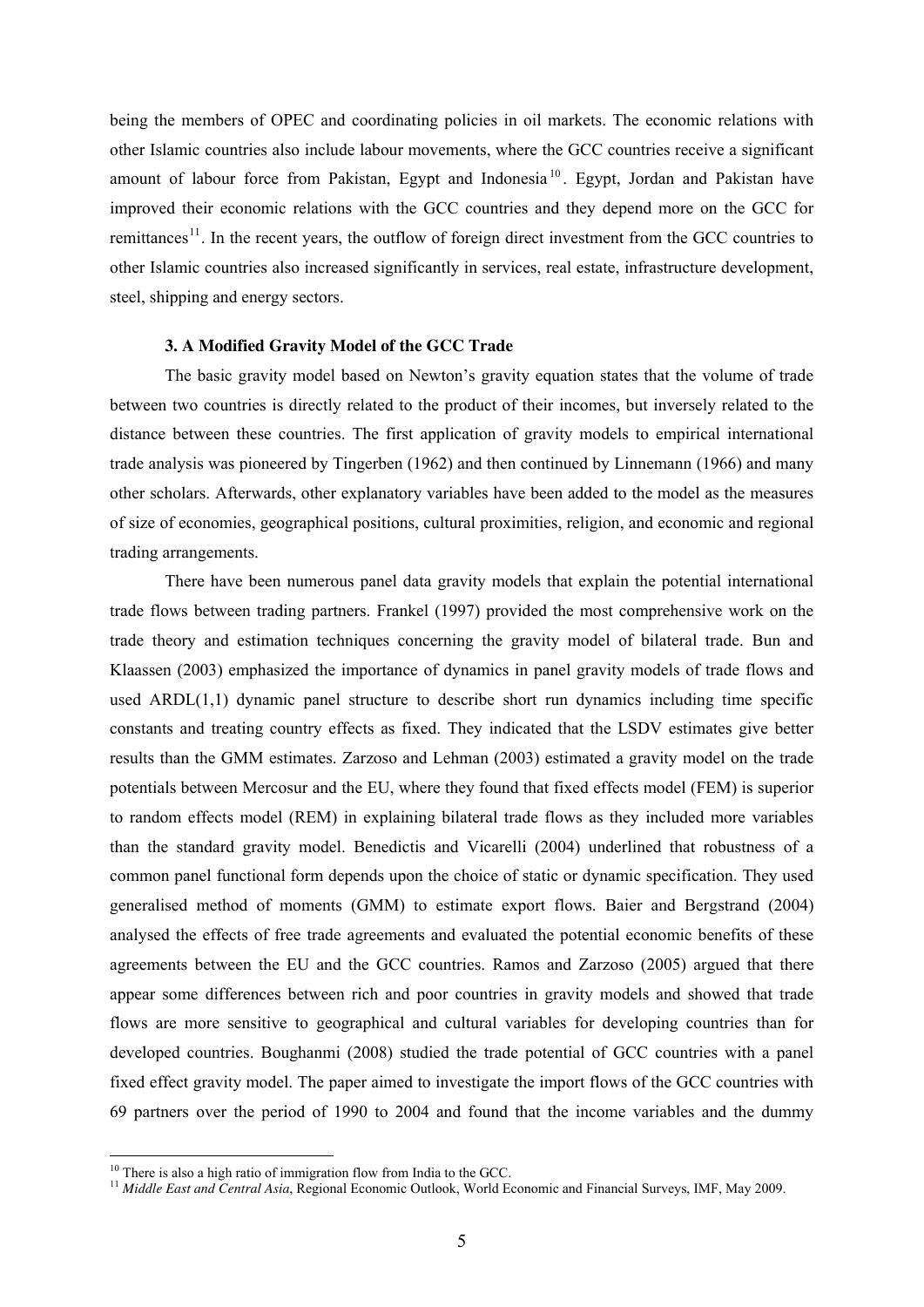variable for the GCC countries are positive and significant supporting a high volume of intra-trade, but the EU and the US dummies are negative and significant, which indicates a low level of integration.

#### **3.1 Econometric Methodology**

This paper analyzes the bilateral trade flows of each GCC country and attempts to develop a new approach to the gravity model by estimating bilateral trade flows in system equations with annual panel data from 1997 to 2007. Annual trade data is drawn from the UN-COMTRADE database and the income data is drawn from IMF International Finance Statistics (IFS). All the variables, except for the dummies, are in natural log form.

The modelling framework departs from the common gravity model, as the trade equation and the country effect equation have been estimated simultaneously. In this sense, the total trade flows and the country effects are the endogenous variables in the model, whereas per capita real GDP of the home and partner countries, population, distance and dummies are the exogenous variables. Real total trade is defined in US dollars based on 2000 prices. In the analysis, first, GDP based on the purchasing power parity has been used to facilitate the cross country comparisons. However, the purchasing power parity<sup>[12](#page-6-0)</sup> (PPP) method directly reflects relative price of consumer and investment goods in different countries and also decreases the disparity in GDP between high and low income (GDP) countries. For that reason, the use of the PPP based income has caused measurement errors, as stated by Frankel (1997; 59). Therefore, the PPP based GDP has been replaced by real per capita GDP in US dollars based on 2000 prices.

The log of real per capita income measures the wealth or life standard of a country, such that if the income coefficient is significantly positive and greater than one, then an increase in the wealth of the host or the partner country raises the country's propensity to trade further.

Population is a proxy for the size of economy, thus the coefficient on the log of population is expected to be positive. In addition, the coefficient on population can capture the trend in the medium term and can explain the size and self-sufficiency of the partner countries according to the economies of scale and motivation of trade. In this analysis, trade partner's population has been included in the country effects equation as an explanatory variable, whereas the GCC country population has been used as the instrument<sup>[13](#page-6-1)</sup> in the GMM estimations in order to avoid the multicollinearity and autocorrelation problems.

Distance is the difference between capital cities and measured in kilometres. It is generally accepted as a proxy for transport costs, with a negative sign. Dummy variables are the GCC dummy, the EU-15 dummy, other oil producer countries dummy and ASIA dummy. The coefficient on each

<sup>&</sup>lt;sup>12</sup> OECD (2005), New GDP Comparisons Based on Purchasing Power Parities for the Year 2002.

<span id="page-6-1"></span><span id="page-6-0"></span><sup>&</sup>lt;sup>13</sup> This variable with the first lagged values of trade and income, and the dummy variables are used as the instruments of the GMM model.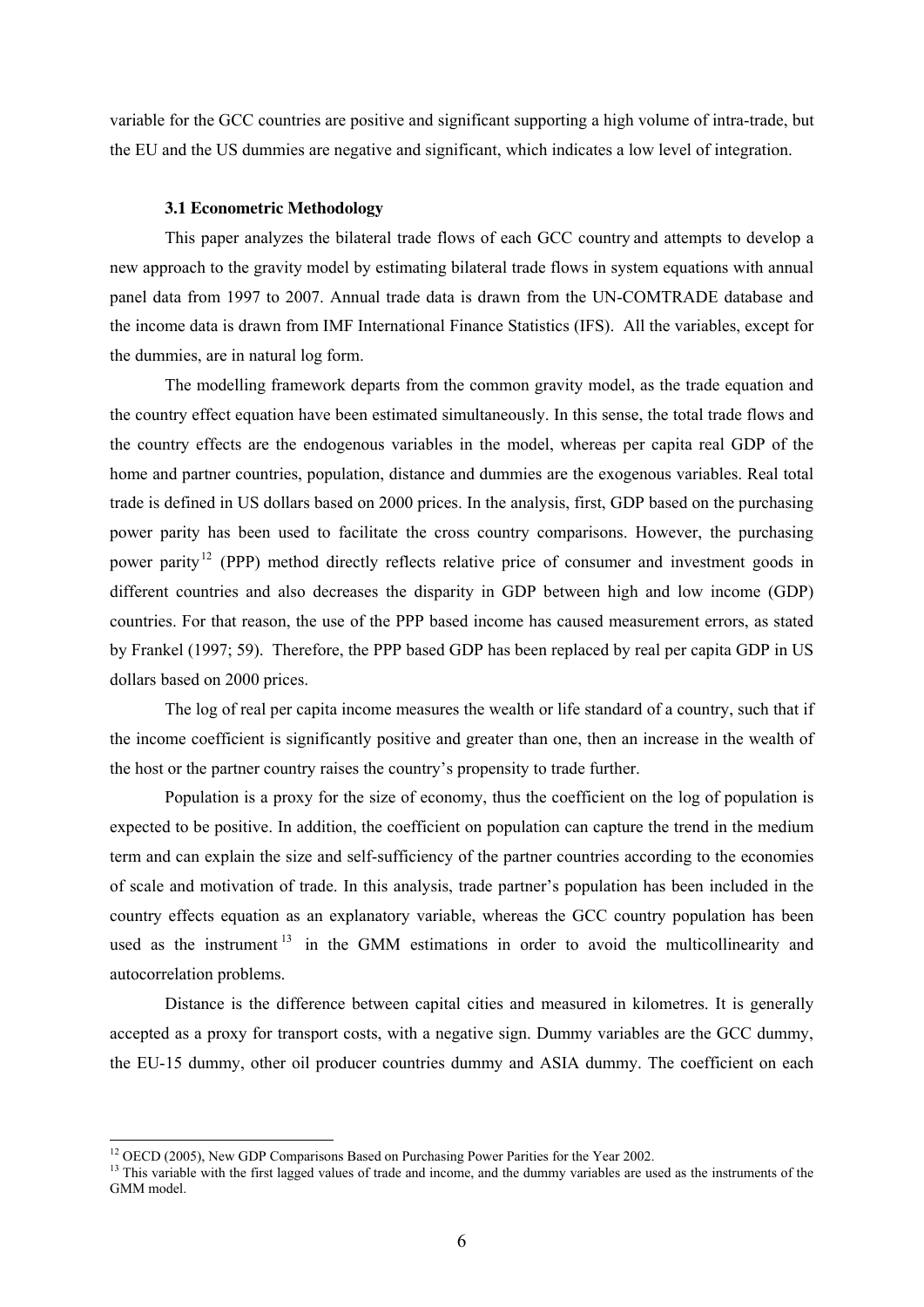dummy variable reflects the major group effects on trade. Finally, the first lagged value of trade flow verifies the dynamic pattern of trade, stability of system and the robustness of the models.

The estimation approach of this paper includes two steps: (1) Fixed effect trade models have been estimated in order to obtain unobservable partner country heterogeneity<sup>[14](#page-7-0)</sup> on trade for each GCC country, and then the trading partners have been ranked according to size of the estimated country effect coefficients for each GCC country. (2) Modified gravity models have been estimated through the system equations in order to evaluate the impact of each variable on bilateral trade for each GCC country. Accordingly, in this analysis:

(1) Fixed effects trade models have been estimated by the OLS through 1997-2002 and 2003-2007 in order to control observed and unobserved characteristics of individual country effects by the following equation:

LT \_  $GCC_{it} = \phi_0 + \phi_1 LPCI$  \_  $GCC_{it} + \phi_3 LPCI$  \_ TP<sub>it</sub> +  $\omega_t$ 

(2) Validity of the fixed effects have been tested by the F and Hausman tests.

(3) Individual country effects variable has been defined for each of the GCC countries and these effects are assumed to be fixed during the estimation period.

(4) Individual country effects variable has been used to calculate country ranking and the Spearman's rank correlation coefficients.

(5) Correlation coefficients have been calculated between (i) the domestic country income and the FEM residuals, (ii) the partner country income and the FEM residuals, (iii) the local country income and the individual country effects, (iv) the partner country income and the country effects, and (v) the country effects and the FEM residuals to ensure the correct specification.

(6) Static and dynamic trade models, for each country, have been estimated with the country effects equation simulataneously over the periods 1997-2002 and 2003-2007 by OLS and GMM methods.

LRT \_ GCC  $_{it} = \alpha_0 + \alpha_1 LCE$  \_ GCC  $_{it} + \alpha_2 LPCRI$  \_ GCC  $_{it} + \alpha_3 LPCRI$  \_ TP  $_{jt} + \alpha_4 LDIST$  + u<sub>1t</sub> LRT\_  $GCC_{it} = \beta_0 + \beta_1 LCE$   $GCC_{it} + \beta_2 LPCRI$   $GCC_{it} + \beta_3 LPCRI$   $TP_{it} + \beta_4 LDIST + \beta_5 LRT$   $GCC_{it-1} + u2t$  $LCE$   $GCC$ <sub>i</sub> =  $\theta$ <sub>0</sub> +  $\theta$ <sub>1</sub>EUDUM <sub>i</sub> +  $\theta$ <sub>2</sub>GCCDUM <sub>i</sub> +  $\theta$ <sub>3</sub>NONOPDUM <sub>i</sub> +  $\theta$ <sub>4</sub>ASIADUM <sub>i</sub> +  $\theta$ <sub>5</sub>LPOP  $T$ P<sub>i</sub> +  $\epsilon$ 

(7) Panel unit root tests have been applied to the residuals obtained from the estimated trade equation.

Each modified gravity model is based on the single country panel data approach, taking into account country specific intercept in international trade. For that reason, in the first step, the individual country effects for each GCC country have been captured by the fixed effect trade equation as a function of income variables since the FEM cannot covariate with the invariant variables. Invariant variables cause collinearity with the fixed effects in the single equation specification<sup>[15](#page-7-1)</sup>. In the second step, the trade and country effects equations have been estimated simultaneously for each GCC country.

<span id="page-7-0"></span> $14$  It is called as the "individual country effect" throughout the paper. It is assumed that the intercept term differs from country to country, but it is constant over time.

<span id="page-7-1"></span><sup>&</sup>lt;sup>15</sup> Zarzoso and Lehmann (2003) also suggest a two step estimation technique.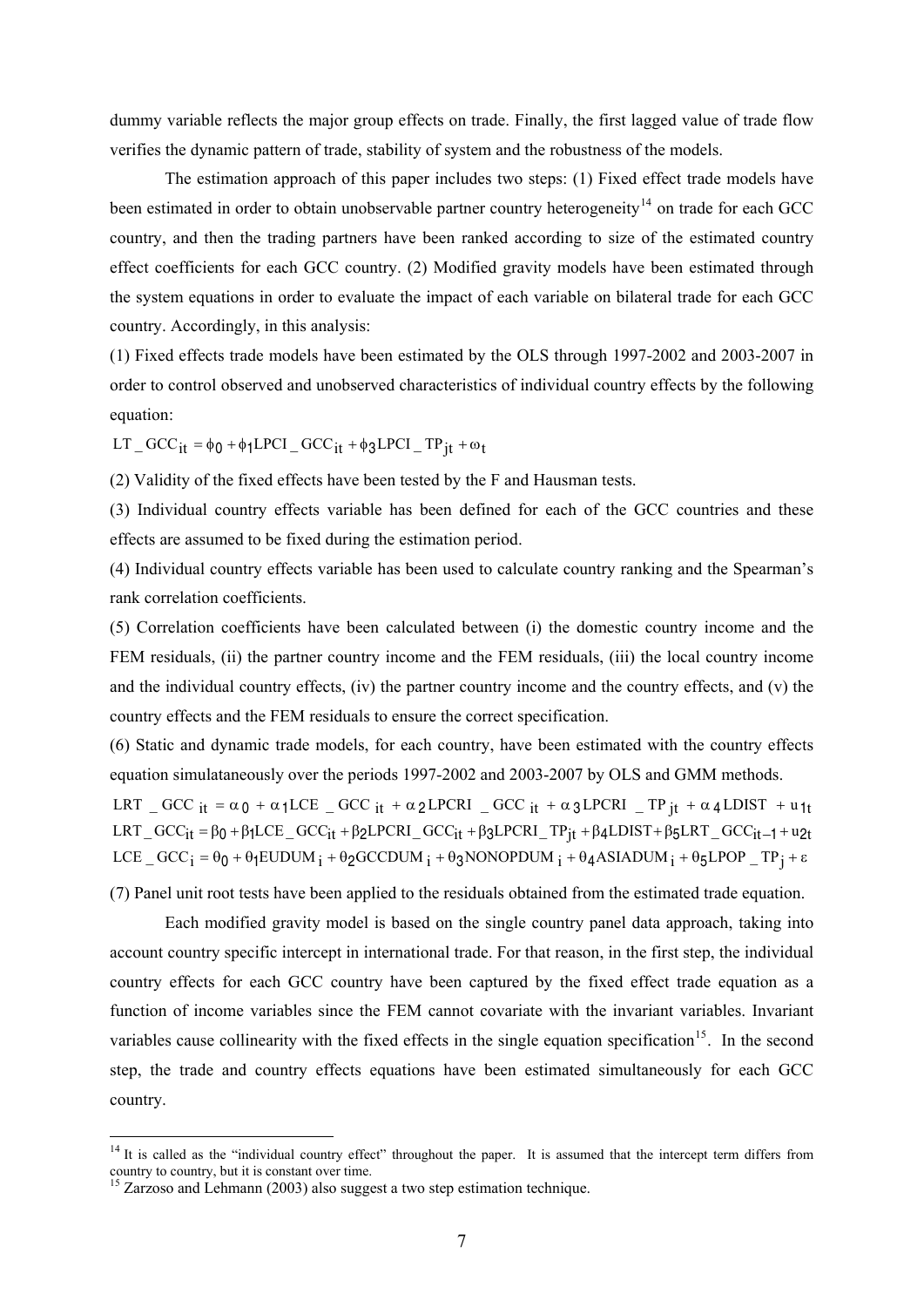It is believed that panel residual unit root tests help to distinguish a well specified model from a misspecified model. Since the error term on an econometric model varies with the structure of the model and the estimation method, the stationarity of the error term ensures that the linear combination of the variables is stationary. For these purposes the Im, Pesaran and Shin- and the Levin, Lin and Chu-t panel unit root tests  $16$  with individual fixed effects and trend effects have been applied to estimated residuals.

#### **3.2 Discussion on Estimated Results**

-

The variables in this analysis have been assumed to encompass relevant information in the bilateral trade flows of the GCC countries with their trade partners. The research question of this paper is that whether the GCC countries have sustained their trade partnerships and/or they have developed new trade relations after the 2003 Customs Union agreement. The primary concern of this analysis is to find a suitable econometric model for a given time dimension and data so that model selection depends mainly on the statistical/econometric properties of the series given the number of observations and the research question.

The first step of this analysis has started by the estimation of fixed effect models (FEM) by OLS in order to obtain the observed and unobserved characteristics of individual countries on bilateral trade. The selection of trade partners from different continents with different language, religion, political, and development levels depends on the availability and reliability of data; whereas the selection of the estimation periods is determined in line with the GCC economic integration process. The six GCC members implemented a Customs Union in January 2003, eliminating all tariffs on trade and freeing movements of goods throughout the GCC.

The test<sup>[17](#page-8-1)</sup> results statistically support the FEM. The LS estimators are consistent as long as the error term in the fixed effects model is uncorrelated with the explanatory variables, supporting exogeneity of these variables. Table A1 presents the correlation coefficients and supports the exogeneity of income variables over the two estimation periods facilitating the use of OLS estimators<sup>[18](#page-8-2)</sup>. Additionally, since there is a correlation between the trade partner's income and the country effect, then the FEM with cross section weights is the appropriate model. Furthermore, if the country effect is absorbed into the error term, then the error is correlated with the country effect. It has been found that all correlation coefficients are zero and the results favour the FEM for all countries.

Table B1 illustrates the Spearman's rank correlation coefficients in order to compare the position of trading partners between two set of data over the 1997-2002 and 2003-2007 periods. The

<span id="page-8-0"></span><sup>&</sup>lt;sup>16</sup> The IPS test assumes that under the null hypothesis each series contains a unit root against at least one of the individual series is stationary. The LLC test assumes that under the null hypothesis the persistence parameters are common across cross sections against all series are stationary.

<span id="page-8-1"></span><sup>&</sup>lt;sup>17</sup> The redundant fixed effects (F) test and the correlated random effects (Hausman  $\chi^2$ ) test. It is known that if there is a heterogeneity bias, then the LS estimators are inconsistent.

<span id="page-8-2"></span><sup>&</sup>lt;sup>18</sup> If the fixed effects are constant over time or across countries, their effects are absorbed into the intercept, and hence these estimates will be unbiased and efficient.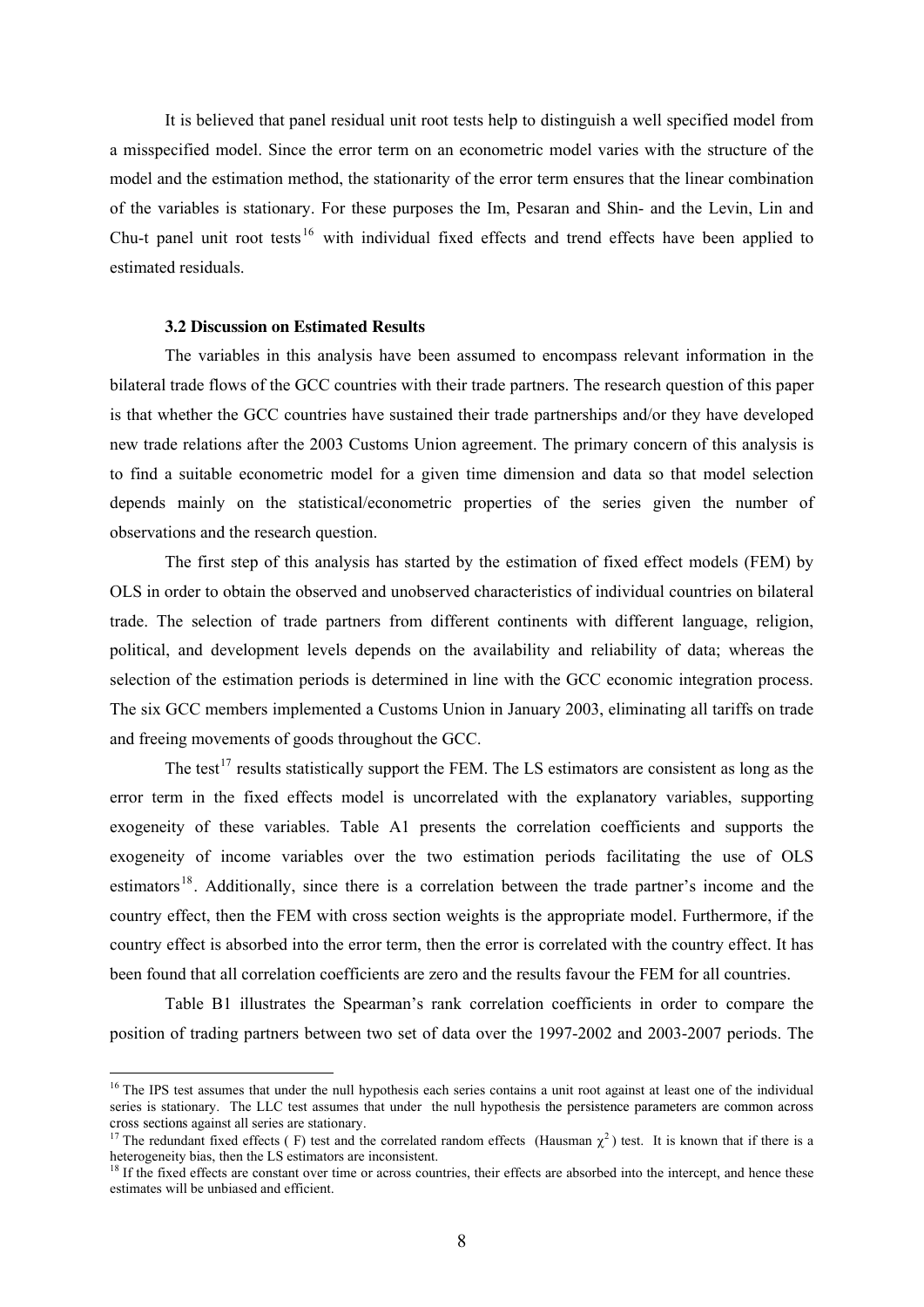overall results support a strong positive correlation exhibiting that the trade partners are roughly in the same order for each GCC country. However, for each GCC member, the composition of the top 15 partner countries changes noticeably after 2003. Asian countries China, India, Japan, S. Korea, Pakistan and Thailand; the EU countries the UK and Germany; the US; the GCC members Saudi Arabia and the United Arab Emirates have become important trade partners in all GCC trade.

The country rankings for each of GCC countries are presented in Table B2, and they provide information for the following results:

- (1) **Bahrain:** The UAE is the most important trade partner in both periods. Saudi Arabia has become the second trading partner after 2003. Other GCC countries take place around first 25 in the rank. There are eight Asian countries among the first fifteen trade partners, namely India, China, Pakistan, Japan, Thailand, South Korea, Indonesia, and Malaysia. Kenya is above the US, the UK, and Germany. Iran is also the main trading partner. Russia and Mexico place the last position in the rank.
- (2) **Kuwait**: India has become the most important trading partner of Kuwait after 2003. The UAE has moved to the second position in the rank after 2003. There are seven Asian countries among the first fifteen partners, namely India, S. Korea, China, Japan, Indonesia, Singapore, and Thailand. The US has a position above Saudi Arabia, but below China and Japan. The UK, Germany and France have moved down in the rank after 2003. Israel gets the last position in the rank during the both periods.
- (3) **Oman**: The UAE is at top of the list after 2003. Seven Asian countries, specifically China, Thailand, India, S. Korea, Japan, Malaysia, and Pakistan, have become important partners following the UAE after 2003. Saudi Arabia takes a place below the Asian countries, but above the US, the UK and Germany. Other GCC countries get lower places in the rank. Both South Africa and Italy have become important trade partners. Australia has lost its position after 2003. Algeria and Israel share the last positions in the rank during 1997-2002 and 2003- 2007 periods respectively.
- (4) **Qatar**: The UAE is the first and Japan is the second in the rank in both periods. India and S. Korea take the third and fourth positions in the rank, while Thailand, China, Singapore and Saudi Arabia keep their positions after 2003. Other GCC members get lower positions in the rank. The US and the UK go down, whereas Spain moves up in the rank after 2003. Slovakia and Israel have the weakest trade relationship in 1997-2002 and 2003-2007 periods respectively.
- (5) **Saudi Arabia**: China is the leading trade partner, while the United Arab Emirates and the US have a strong trade links after 2003. Eight Asian countries, i.e. India, Japan, S. Korea, Pakistan, Thailand, Indonesia, Philippines, and Singapore, are at the top of the rank mainly after 2003. Bahrain, Kuwait, Oman, and Qatar do not maintain a significant place in the country ranking in the post-2003 period. South Africa and Jordan have moved to a higher position, whereas the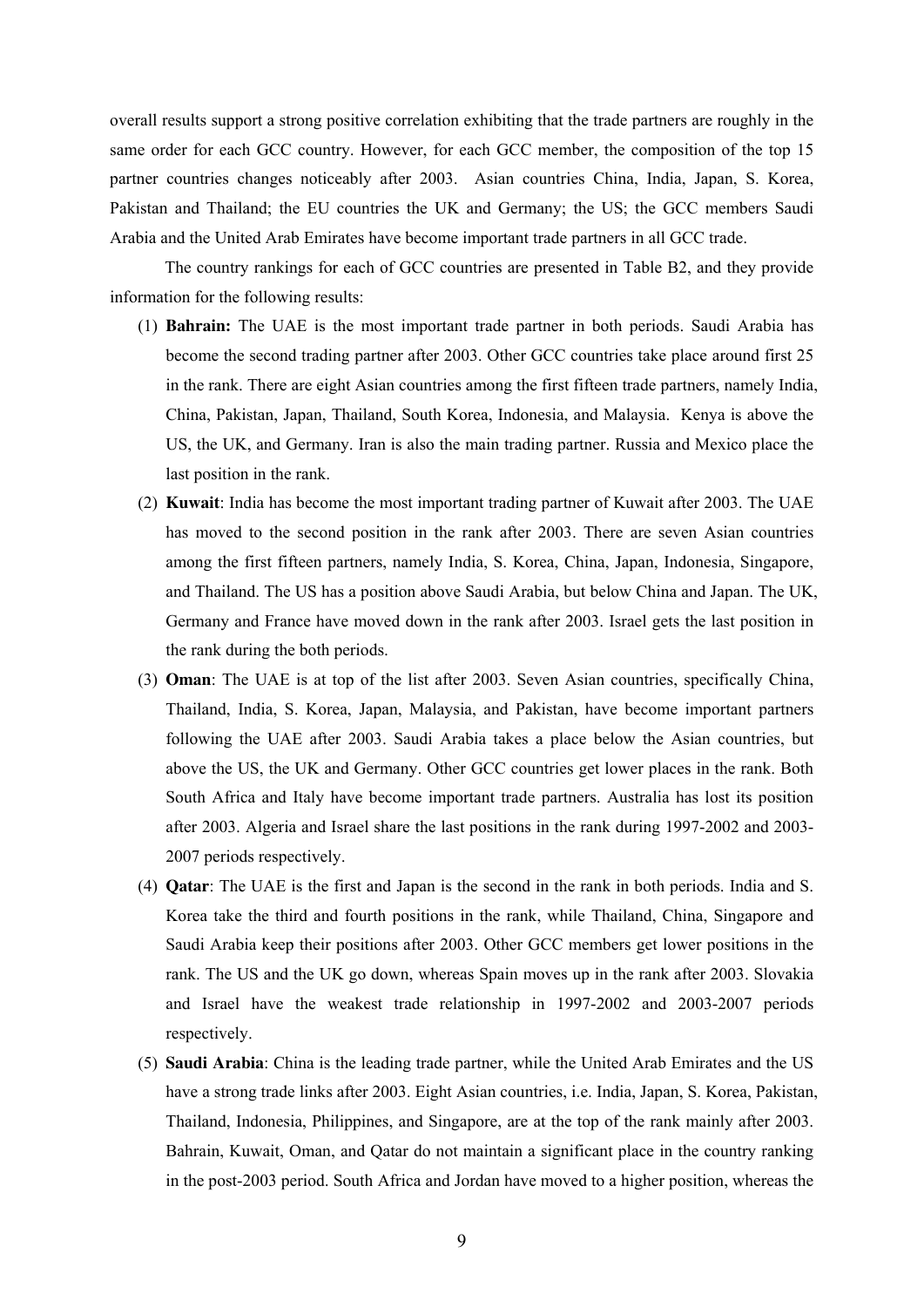UK, France, Netherlands, and Spain as the EU members could not keep their position after 2003. Israel holds the weakest trade relationship among the examined trade partners.

(6) **United Arab Emirates:** Japan has become the most important trade partner during both periods. India has moved up and become the second trading partner after 2003. The US has come into ranking after China and S. Korea, but on top of Saudi Arabia. Iran has a higher rank than the EU member countries Germany, France, and Italy. Oman is among the top fifteen trade partners as a GCC member, but the other GCC members take lower orders in the rank. Israel is the last one in the rank for the both periods.

In the second step of the analysis, for each GCC country, the bilateral trade equation has been determined by the host and partner countries' real per capita incomes, individual country effects<sup>[19](#page-10-0)</sup> and distance variables with a constant term, whereas the country effect equation has been defined in terms of dummies and the partner countries' population. That is, while the country effects are allowed to vary from one country to another as a function of the specific time invariant variables, the slope coefficients are assumed to be constant within country and time dimension. Accordingly, the bilateral trade flows and the individual country effects equations have been estimated simultaneously by  $OLS^{20}$  $OLS^{20}$  $OLS^{20}$ and GMM within the modified gravity model assuming that  $\theta_1 = 1^{21}$  $\theta_1 = 1^{21}$  $\theta_1 = 1^{21}$ .

Individual country estimation results have been reported in Appendix  $C^{22}$  $C^{22}$  $C^{22}$  in Tables C1 to C6. The first lagged of dependent variable has been added to the behavioural trade equation when OLS is used, whereas it has been used as an instrument where GMM is used. Since the fixed effects model is less sensitive to violation of the strict exogeneity assumption, lag variable is expected to reduce correlation and also to capture the dynamics of trade. The static and dynamic OLS results are reported in first and second columns, and the static model GMM results are reported in third column. The OLS estimates of the static and dynamic trade equations for each GCC are similar supporting the robustness of OLS results. The coefficient on the lagged trade variable is always less than one and insignificant for some countries, confirming the stability of each equation. The GMM estimates are similar to the OLS estimates for all GCC, except for the coefficient on other oil producer countries dummy. A comparison of the estimation results allows us to conclude that all model specifications are better through the 2003 and 2007 period. This is also confirmed by the residuals panel unit root tests<sup>[23](#page-10-4)</sup> in Appendix D.

<span id="page-10-0"></span><sup>&</sup>lt;sup>19</sup> Individual country effect is the cross section term obtained from the FEM, and assumed to be constant and specific to the individual country over the estimation periods.

 $20$  OLS results are identical to the WLS results.

<span id="page-10-2"></span><span id="page-10-1"></span><sup>&</sup>lt;sup>21</sup> The effects of the EU, GCC, other oil producer countries, ASIA dummies and the population of the trade partner on bilateral trade flows are allowed to occur through the country effect variable in the trade equation.

<span id="page-10-3"></span> $22$  The estimated intercept term in the trade equation for each GCC country is not statistically significant from 2003 to 2007 period, except Qatar; but it is significant during the 1997-2002 period for KUW, OMA, QAT, SAU, and UAE where the OLS is used. These results are not reported.

<span id="page-10-4"></span><sup>&</sup>lt;sup>23</sup> Since Im-Pesaran-Shin (IPS) test has a better performance in finite samples and the Levin-Lin-Chu (LLC) test has a better performance for the unbalanced panels, both tests have been used to test for common and individual unit roots under the null hypotheses. Lag selection is based on SIC.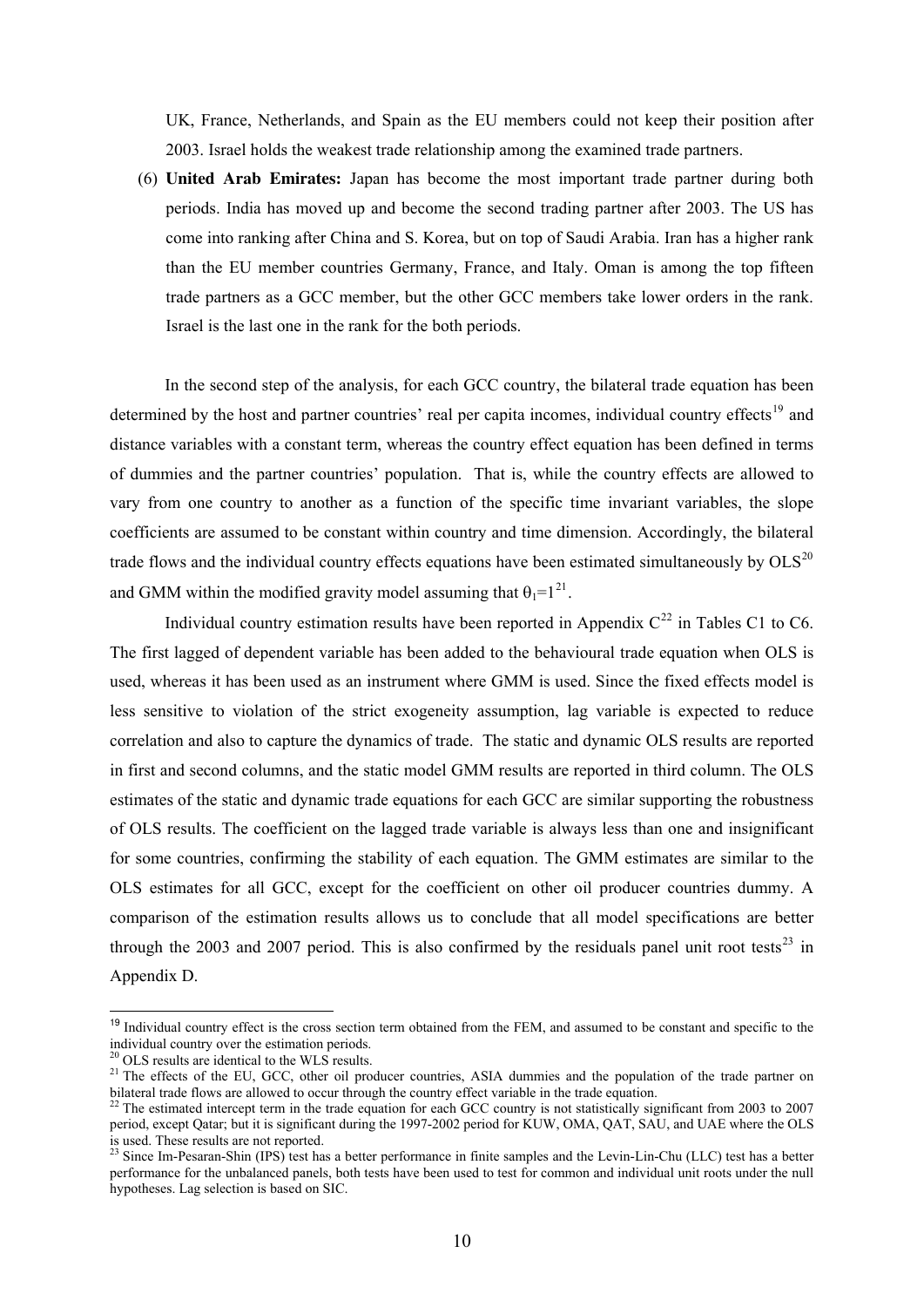For a comparative country analysis, it would be better to examine the static estimation and compare the role of each variable in the two estimation periods. The role of real per capita income in determining bilateral trade is a critical issue in view of the economies of scale and motivation of trade. The model analyses the effects of the real per capita incomes of both the GCC countries and the trade partners on their trade patterns. The OLS and GMM coefficients of the real per capita income of the GCC countries are significant and positive in both periods however the values have increased in the second period. In the 1997-2002 period, only Bahrain and Saudi Arabia have coefficient values more than one, but in the 2003-2007 period, the coefficient of the domestic real per capita income exceed one in all GCC countries. This implies that, increases in the wealth of the GCC countries have been reflected to trade of these countries in proportionally higher values. Over the last five years, for every GCC country, an increase in the per capita income has created a multiplier effect on trade.<sup>[24](#page-11-0)</sup> As the GCC countries got wealthier, their demand for high-valued and capital intensive imported goods like machinery, mechanical appliances and automobiles increase, and this directly led to the increases in imports. This result is also consistent with the economic fact that richer countries tend to trade more than poor ones.

The estimated coefficients on the real per capita income of trade partner countries display a slightly different trend. Except for Bahrain and Qatar, the impact of the increases in the real per capita incomes of the trade partners is relatively low, even negative in some countries for the first period. In the second period, on the other hand, the coefficient values increase significantly to positive values. Interestingly, while Bahrain had the highest coefficient value on the trade partner's per capita income level in the first period, the coefficient value almost halved in the second period. Positive coefficient values imply that trade volumes of the GCC countries rise as their trade partners' income increase. Still, this rise in trade is proportionately lower than the increase in the partner's income, as the estimated values are less than one. This is mainly the result of the relatively inelastic demand structure of oil. Oil demand from the GCC countries is not affected by the income fluctuations noticeably since the global oil demand has been driven mainly by growth in emerging countries including the non-GCC oil producers and the GCC members. This intuition is also validated in Table 12, where the lowest coefficient values of the partner's real per capita income is in two large oil producers, Saudi Arabia and the UAE.

Contrary to the common gravity equation for trade, the coefficient of the distance variable is commonly insignificant in all periods and for all countries. One reason of this insignificancy is the type of traded goods and the geographical location of the GCC countries. The GCC is surrounded by either relatively low-income countries or countries that have oil reserves. The GCC countries mainly export oil, fuels, gas, lubricants, energy intensive products such as petrochemicals and aluminium to relatively rich countries like the EU, Japan, South Korea, and the US where low transport costs give

<span id="page-11-0"></span> $242003-2007$  period includes the golden years for the GCC due to favourable conditions such as the rise in oil prices, huge investment projects for economic diversification and the strong global equity market.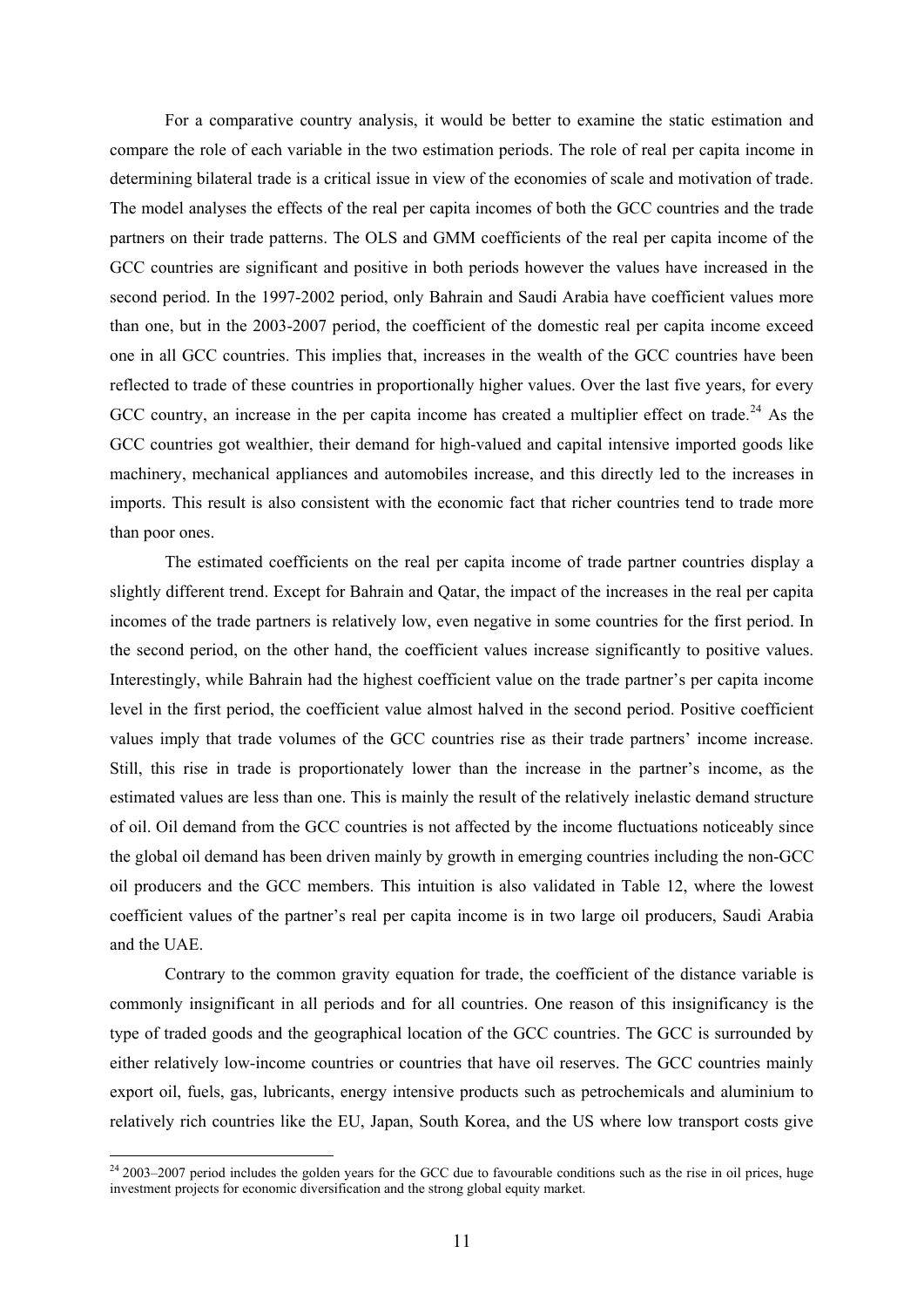GCC producers some competitive advantage<sup>[25](#page-12-0)</sup>. Moreover, the GCC countries import high-tech and manufactured products like machinery and mechanical appliances, vehicles, electrical machinery and equipment. Since these are not produced in the neighbouring countries, they are imported both from developed countries, such as the US, Japan, the EU and S. Korea, and developing countries with low labour costs, like China, India, Thailand, Malaysia, and Pakistan. Second reason is related with the measurement method of geographical distance, since most of exports and imports are realized by shipments as a result of technological progress in sea transport facilities. Currently, the cost of transport is related to the transport infrastructure rather than distance. Third reason is the inclusion of the GCC dummy which is highly correlated with the distance variable and thus it acts as an adjacency variable in the system. Fourth reason is the sufficiently deep bilateral trade agreements and arrangements with the GCC countries which are represented by the Asia and EU dummies. These effects weaken the role of distance on trade. Finally, a hypothetical reason<sup>[26](#page-12-1)</sup> might be the impact of migration flows to the GCC economies which are positively and significantly linked to the trade flows reducing the role of distance. Consequently, in this context, it is not surprising to obtain an insignificant coefficient on distance variable since technological developments in production, communication and transportation facilities have made transport easier, leaving distance variable as an inefficient proxy for transport cost in the gravity model.

The estimated coefficients on the GCC, EU and Asia dummies are generally highly significant revealing the importance of regional or block effects on bilateral trade. Even though the GCC dummies for all GCC members are significant and positive in both periods, the coefficient values are lower in the second period (except for Saudi Arabia) revealing that the GCC customs union has not proceeded as expected. The EU dummy is not significant for Bahrain, but it is highly significant for the other members after 2003. Noticeably, the decrease in the magnitudes of the coefficients after 2003 validates the compressed role of the EU countries in the GCC trade flows. The coefficient on the other oil producer countries dummy variable is insignificant for Kuwait, Oman and Saudi Arabia; negative for Bahrain and Qatar, but positive for the UAE throughout the first period. In the second period, it becomes insignificant only for Saudi Arabia, is still positive for the UAE, and negative for the other countries. The reason of the positive coefficient for the UAE is that the UAE imports oil from non-GCC oil producer countries, mainly from Iran and re-export to other countries. Asian dummies appear very high and significant for all the GCC countries supporting their strong trade connection in both periods. This is mainly due to the fact that four of the top ten oil importers, Japan, China, South Korea and India are in the Asia region and they extensively export from the GCC countries. These results are consistent with the country ranking approach in Appendix A.

<span id="page-12-0"></span><sup>&</sup>lt;sup>25</sup> J. Rollo, Prospects for an EU-Gulf Cooperation Council Free Trade Area, The World's First Region to Region FTA, Briefing Paper, Chatham House and University of Sussex, April 2008.

<span id="page-12-1"></span><sup>&</sup>lt;sup>26</sup> The author has been examining the trade and migration relationship within another work, and believes in the existence of a strong relationship between them. It is known that there is an immigration flow from Asian countries (mainly from India and Pakistan) to the GCC countries.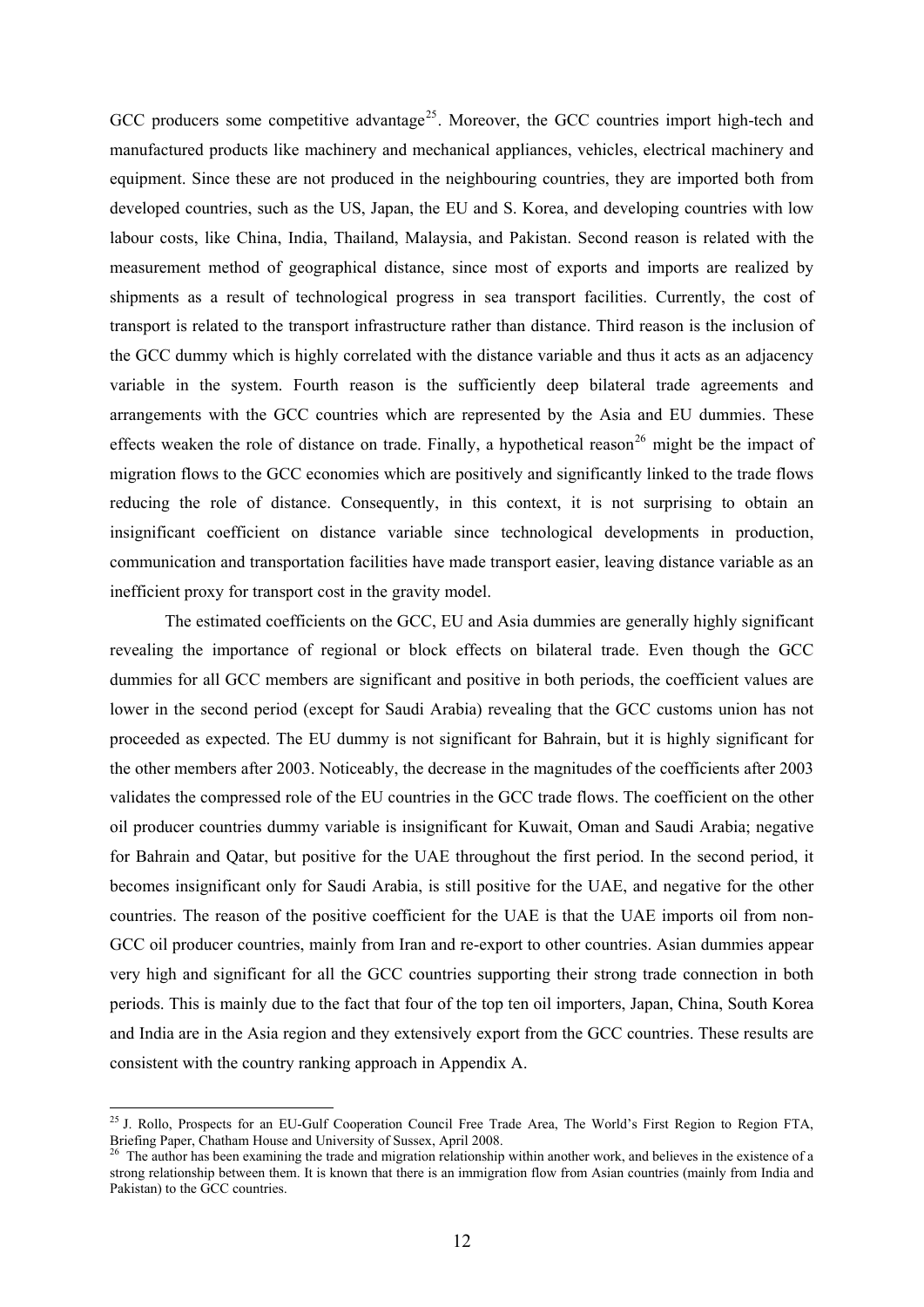Coefficients on the partner country population are always less than one and positive, having a positive effect on the GCC trade. The coefficient is higher in the second period, with the exception of Bahrain. This is also an expected outcome in view of the oil based trade structure of the GCC countries where every increase in the population of the trade partner accompanies with a rise in the demand for energy.

# **4. Conclusion**

In this paper, the research question is whether the trade flows of each GCC country with their partners have sustained or have developed new relations mainly after the 2003 Customs Union agreement of the GCC. The research approach is different than other gravity model studies. Usual gravity models include highly correlated (multicollinearity) proximities, such as distance, population and dummies. So a single country gravity equation cannot be estimated with the time invariant variables within the fixed effect model. In this study, the application of simultaneous estimation method has been found rather convenient with regard to the trade and country effects equations using annual panel data. The gravity model as a function of distance and income variables; the country effects model as a function of dummies and the partners' populations have been estimated for each GCC country. The individual country effects variable has been obtained from the fixed effect trade model, defined as a function of domestic and foreign incomes. Two equations system has been estimated separately for each GCC over two sample periods by the Least Squares and Generalised Method of Moments under the assumption of the presence of cross section heteroskedasticity and the robust standard errors.

The results of the estimated models for the periods 1997-2002 and 2003-2007 reveal some important facts regarding the trade patterns of the GCC countries. First of all, distance variable, the key determinant of the gravity model, is insignificant for all GCC countries. On the other hand, incomes and time invariant variables are the important determinants of trade flows in this analysis.

Overall, this empirical analysis provides three important outcomes:

 (1) Fixed effect panel models provide information on individual country effects. Country ranking approach makes the trade destination of each GCC country known. The results reveal that the overall rank of trade partners has not changed significantly from 1997-2002 to 2003-2007 period. However, the order of top fifteen trade partners has changed significantly as Asian countries have moved above the EU countries and the US after 2003.

(2) The trade flows of the GCC countries are positively related to the trade partner's per capita income, as expected from a gravity model specification. Accordingly, with the global economic growth in the last decade, until the recent economic crisis, the GCC countries notably increased their trade activities and the standard of living.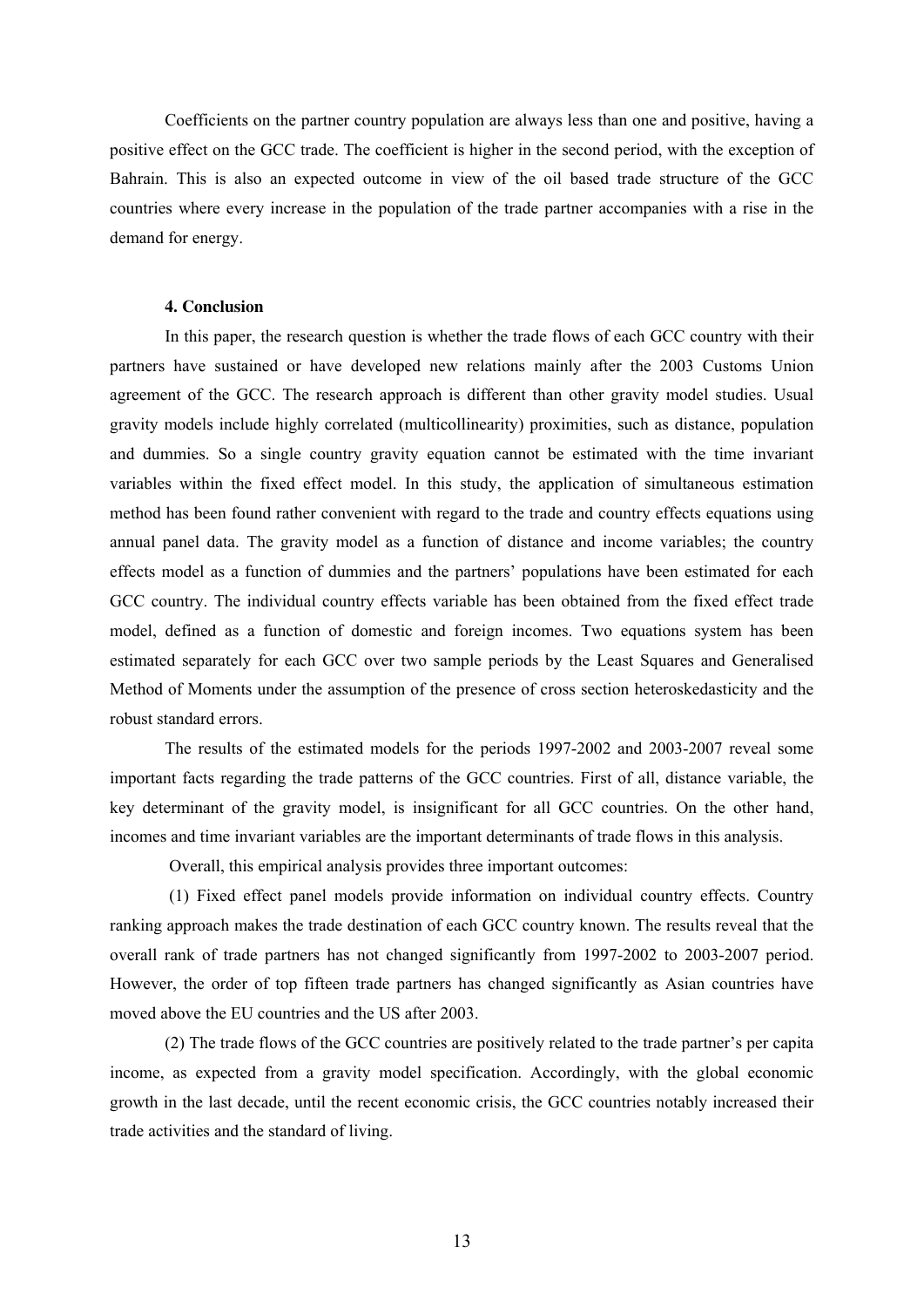(3) The model shows that, contrary to the core of the gravity model where trade between two countries decreases as distance between them increases, the trade pattern of the GCC countries show a different trend. Exports and imports of the GCC countries are related to the wealth of the partner countries, but not to their distance, mainly due to the nature of their exported and imported goods, the characteristic of the region and developments in transportation facilities.

### **References:**

- Abouchakra, R., Moujaes, C. N., Najjar, M. R., and Shediac, R., (2008), *"Economic Diversification: The Road to Sustainable Development"* Booz & Company.
- Antonucchi, D., Manzocchi, S., (2006), *Does Turkey Have A Special Trade Relation with the EU? A Gravity Model Approach*, Economic Systems 30, 157-169.
- Australian Department of Foreign Affairs and Trade, *More than Oil: Economic Developments in Bahrain, Kuwait, Oman, Qatar and the UAE*, Canberra BP, 2007.
- Baier, S. I. and Bergstrand, J. B., (2004), *Trade Agreements and Trade Flows: Estimating the Effects of Free Trade Agreements on Trade Flows with an Application to the European Union-Gulf Cooperation Council Free Trade Agreement,* European Economy, Economic Papers, 214.
- Benedictis, L. D., Vicarelli, (2004), C., *Trade Potentials in Gravity Panel Data Models*, University of Macerata, Italy.
- Boughanmi, H., (2008), *The trade Potential of the Arab Gulf Cooperation Countries (GCC): A Gravity Model Approach*, Journal of Economic Integration, 23(1), 42-56.
- Bun, M.J.G., Klaassen, F.J.G.M., (2002), *The Importance of Dynamics in Panel Gravity Models of Trade*, University of Amsterdam, Netherlands.
- Chirullo, M. and Guerrieri, P., (2002), *GCC-EU Relations and Trade Integration Patterns,* European Robert Schuman Centre for Advanced Studies, Policy Papers, 02/5, University Institute, Florence.
- Egger, P., (2000), *A Note on the Proper Econometric Specification of the Gravity Equation*, Economic Letters, 66, 25-31.
- Egger, P., Pfaffermayr M., (2002), *Long Run and Short Run Effects in Static Panel Models*, University of Innsbruck, Austria.
- Frankel, J., (1997), *Regional Trading Blocks in the World Economic System*, Washington DC, Institute for International Economic Research.
- Harris, M.N., Matyas, L., (1998), *The Econometrics of Gravity Models*, Melbourne Institute Working Paper, 5/98, Australia.
- Hertog, S., (2007), EU-GCC Relations in the Era of the Second Oil Boom, European and the Middle East, CAP Working Paper, December.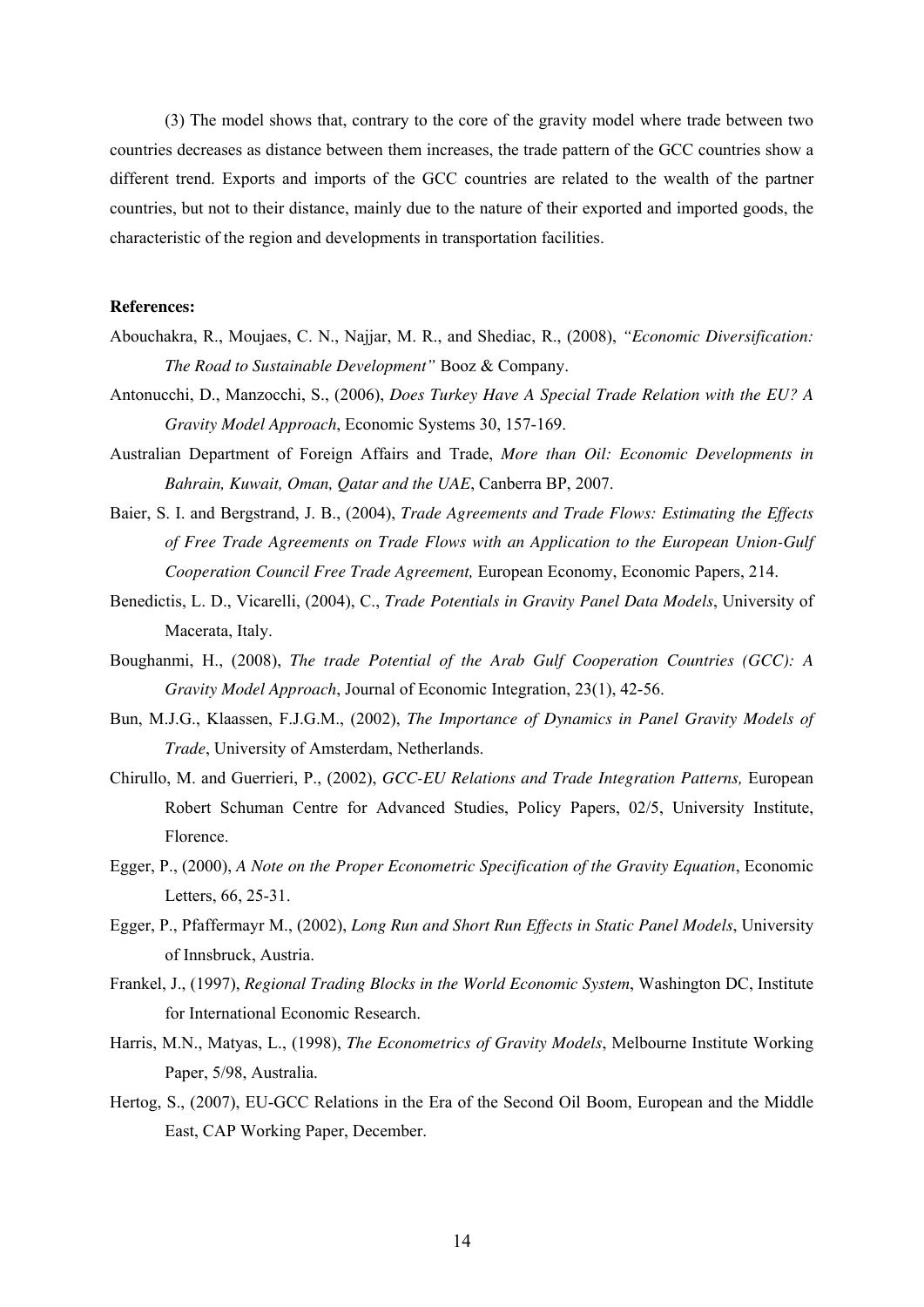- Hirsch, S. and Hashai, N., (2000), *The Arab-Israeli Trade Potential: The role of Distance-Sensitive Products,* International Trade Journal, XIV.
- Insel, A., Tekce, M., (2009), **"***Bilateral Trade Flows Of The Gulf Cooperation Council Countries: A Gravity Model Approach*", Topics in Middle Eastern and North African Economies, Volume 11, Middle East Economic Association and Loyola University Chicago, September. http://www.luc.edu/orgs/meea/
- Insel, A., Tekce, M., (2010), "*Modelling the Trade Flows of The Gulf Cooperation Council Countries: A New Approach to Gravity Model*", Turkish Economic Association Discussion Paper, 2010/2. http://www.tek.org.tr/
- Linnemann, H., (1966), *An Econometric Study of International Trade Flows*, Amsterdam.
- Ramos, L.M., Zarzoso, I. M., (2005), *Does Heterogeneity Matter in the Context of the Gravity Model?*, Economic Bulletin, vol.6, 10, 1-7.
- Statistical Review of World Energy, (2007), London IMF, *Regional Economic Outlook, Middle East and Central Asia*, Washington, D.C.
- Sturm, M., J. Strasky, P. Adolf and D. Peschel, (2008), *The Gulf Cooperation Council countries: Economic Structures, Recent Developments and Role in the Global Economy*, European Central Bank Occasional Paper Series, No. 92, Frankfurt.
- Tang, D., (2003), *Economic Integration Among the Asia-Pacific Economic Cooperation Countries:*  Linder Effect on Developed and Developing Countries (1985-1999), The International Trade Journal, Vol. XVII, 1.
- Tinbergen, J., (1962), *Shaping the World Economy: Suggestions for an International Economic Policy*, The Twentieth Century Fund.
- Zarzoso, I M. and Lehmann, F. N., (2003), *Augmented Gravity Model: An Empirical Application to Mercosur-European Union Trade Flows*, Journal of Applied Economics, vol.6, no.2, 291-316.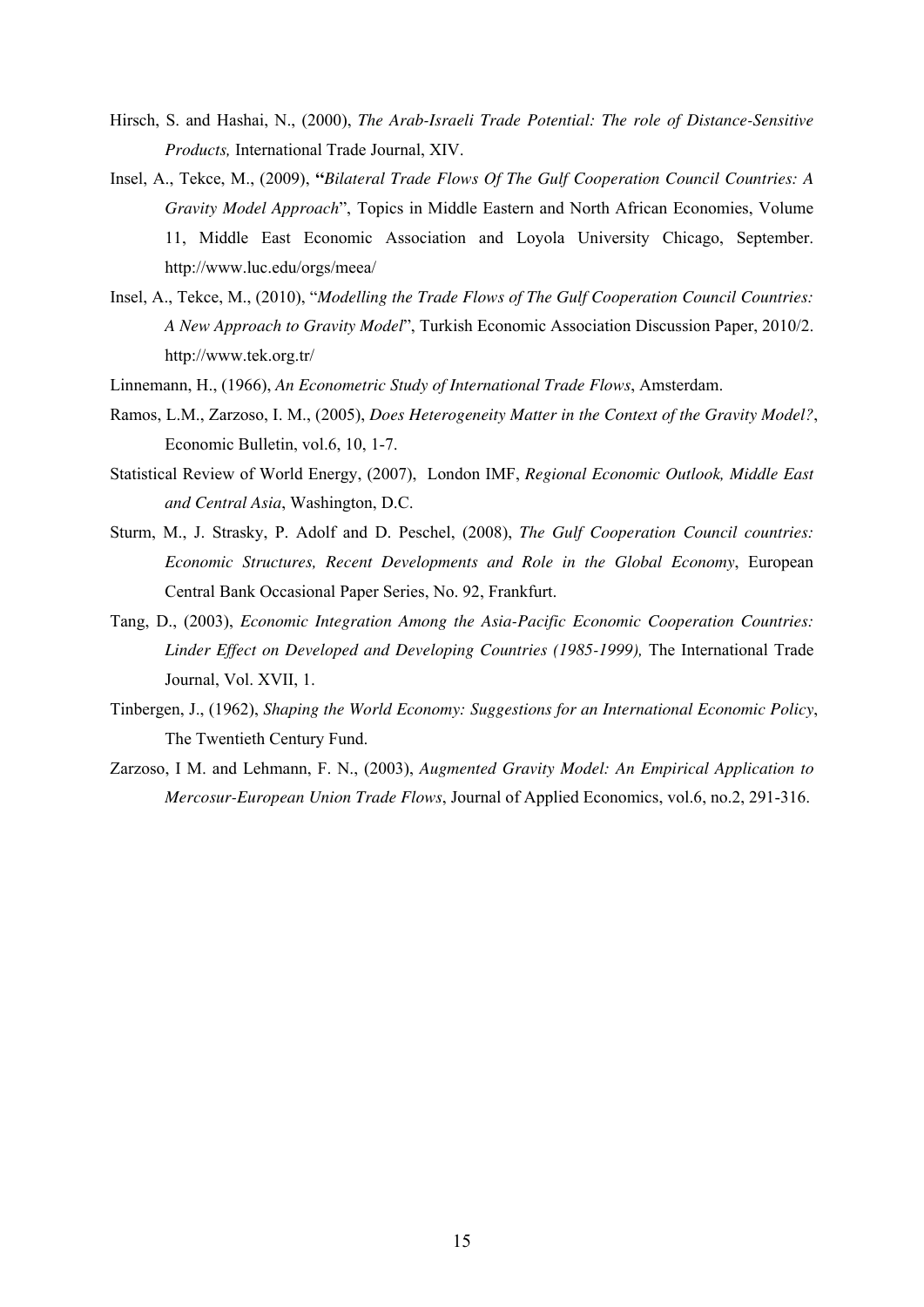# **APPENDICES**

#### **Abbreviations and Definitions:**

**FEM**: Fixed effects model

BAHR: Bahrain QAT: Qatar KUW: Kuwait SAU: Saudi Arabia OMA: Oman UAE: United Arab Emirates **GCC<sup>i</sup>** :Gulf Cooperation Council, i=BAHR, KUW, OMA, QAT, SAU, UAE

**LCEi:** Natural log of individual country effect obtained from the related FEM. LRT: Natural of log of Real Total Trade (constant in 2000=100 US\$) **LPCRI**: Natural log of Per Capita Real GDP (constant in 2000=100 US\$) **LDISTi**: Natural log of Distance between Capital Cities. **LPOP**: Natural log of Population

**TPj**: Trade Partner,

 $j=1,..,57$  for OMA;  $j=1,..,67$  for UAE.

## **List of the Partner Countries:**

| <b>BAH</b>   | <b>Partner</b> | <b>KUW</b>     | <b>Partner</b> | <b>OMA</b>   | Partner       |
|--------------|----------------|----------------|----------------|--------------|---------------|
| 1            | Algeria        | 1              | Algeria        | 1            | Algeria       |
| $\mathbf{2}$ | Argentina      | $\overline{2}$ | Argentina      | $\mathbf{2}$ | Argentina     |
| 3            | Australia      | 3              | Australia      | 3            | Australia     |
| 4            | Austria        | 4              | Austria        | 4            | Austria       |
| 5            | Belg/Lux.      | 5              | Bahrain        | 5            | Bahrain       |
| 6            | <b>Brazil</b>  | 6              | Belg/Lux.      | 6            | Belg/Lux      |
| 7            | Canada         | 7              | Bulgaria       | 7            | <b>Brazil</b> |
| 8            | Chile          | 8              | Canada         | 8            | Canada        |
| 9            | China          | 9              | Chile          | 9            | Chile         |
| 10           | Cyprus         | 10             | China          | 10           | China         |
| 11           | Czech Rep      | 11             | Cyprus         | 11           | Cyprus        |
| 12           | Denmark        | 12             | Czech          | 12           | Czech         |
| 13           | Egypt          | 13             | Denmark        | 13           | Denmark       |
| 14           | Finland        | 14             | Egypt          | 14           | Egypt         |
| 15           | France         | 15             | Finland        | 15           | Finland       |
| 16           | Germany        | 16             | France         | 16           | France        |
| 17           | Greece         | 17             | Germany        | 17           | Germany       |
| 18           | Hong Kong      | 18             | Greece         | 18           | Greece        |
| 19           | Hungary        | 19             | Guatemala      | 19           | Hong Kong     |
| 20           | India          | 20             | Hong Kong      | 20           | Hungary       |
| 21           | Indonesia      | 21             | Hungary        | 21           | India         |
| 22           | Iran           | 22             | India          | 22           | Indonesia     |
| 23           | Ireland        | 23             | Indonesia      | 23           | Iran          |
| 24           | Italy          | 24             | <b>Iran</b>    | 24           | Ireland       |
| 25           | Japan          | 25             | Ireland        | 25           | Israel        |
| 26           | Jordan         | 26             | <b>Israel</b>  | 26           | Italy         |
| 27           | Kenya          | 27             | Italy          | 27           | Japan         |
| 28           | Kuwait         | 28             | Japan          | 28           | Jordan        |
| 29           | Lebanon        | 29             | Jordan         | 29           | Kenya         |
| 30           | Malaysia       | 30             | Kenya          | 30           | Kuwait        |

j=1,..,56 for BAHR;<br>j=1,..,61 for KUW;<br>j=1,..,65 for SAU;<br>j=1,..,65 for SAU;  $j=1,..,65$  for SAU;

| 31 | Mexico       | 31 | Lebanon      | 31 | Lebanon      |
|----|--------------|----|--------------|----|--------------|
| 32 | Morocco      | 32 | Malaysia     | 32 | Malaysia     |
| 33 | Netherlands  | 33 | Malta        | 33 | Mexico       |
| 34 | New Zealand  | 34 | Mexico       | 34 | Morocco      |
| 35 | Norway       | 35 | Morocco      | 35 | Netherlands  |
| 36 | Oman         | 36 | Netherlands  | 36 | N. Zealand   |
| 37 | Pakistan     | 37 | N. Zealand   | 37 | Norway       |
| 38 | Philippines  | 38 | Norway       | 38 | Pakistan     |
| 39 | Poland       | 39 | Oman         | 39 | Portugal     |
| 40 | Portugal     | 40 | Pakistan     | 40 | Oatar        |
| 41 | Oatar        | 41 | Philippines  | 41 | Romania      |
| 42 | Romania      | 42 | Poland       | 42 | Russia       |
| 43 | Russia       | 43 | Portugal     | 43 | S. Korea     |
| 44 | S. Korea     | 44 | Oatar        | 44 | S. Arabia    |
| 45 | Saudi Arabia | 45 | Romania      | 45 | Singapore    |
| 46 | South Africa | 46 | Russia       | 46 | Slovakia     |
| 47 | Spain        | 47 | S. Korea     | 47 | S. Africa    |
| 48 | Sweden       | 48 | S.Arabia     | 48 | Spain        |
| 49 | Switzerland  | 49 | Singapore    | 49 | Sweden       |
| 50 | Syria        | 50 | Slovakia     | 50 | <b>Swiss</b> |
| 51 | Thailand     | 51 | S. Africa    | 51 | <b>Tanz</b>  |
| 52 | Tunisia      | 52 | Spain        | 52 | Thailand     |
| 53 | Turkey       | 53 | Sweden       | 53 | Tunisia      |
| 54 | <b>UAE</b>   | 54 | <b>Swiss</b> | 54 | Turkey       |
| 55 | <b>UK</b>    | 55 | Syria        | 55 | <b>UAE</b>   |
| 56 | <b>USA</b>   | 56 | Thailand     | 56 | <b>UK</b>    |
|    |              | 57 | Tunisia      | 57 | <b>USA</b>   |
|    |              | 58 | Turkey       |    |              |
|    |              | 59 | <b>UAE</b>   |    |              |
|    |              | 60 | <b>UK</b>    |    |              |
|    |              | 61 | <b>USA</b>   |    |              |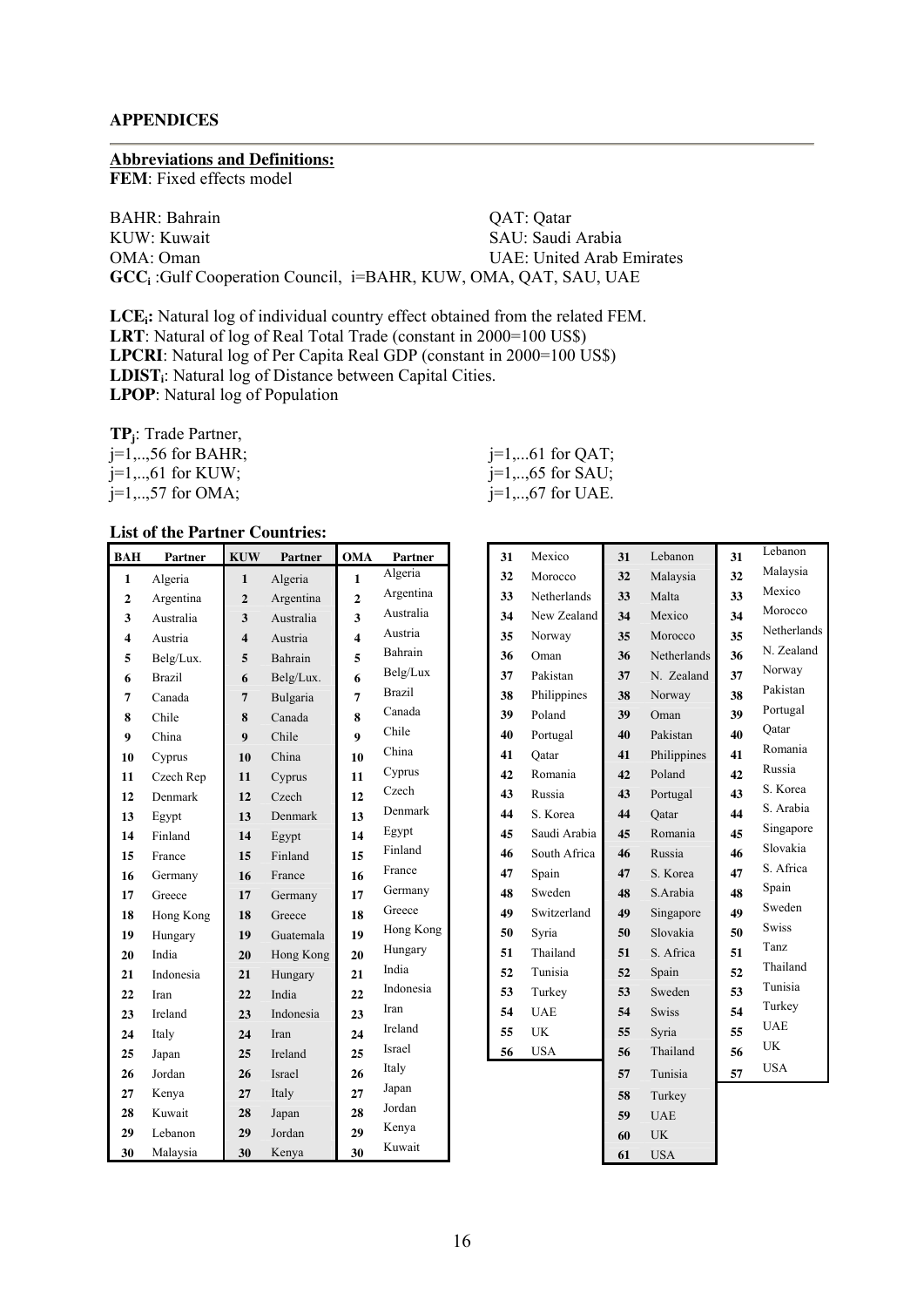| <b>QAT</b>       | <b>Partner</b> | <b>SAU</b>              | <b>Partner</b> | <b>UAE</b>              | Partner       | 34 | Morocco     | 34 | Kuwait       | 34 | Lebanon     |
|------------------|----------------|-------------------------|----------------|-------------------------|---------------|----|-------------|----|--------------|----|-------------|
| $\mathbf{1}$     | Algeria        | $\mathbf{1}$            | Algeria        | $\mathbf{1}$            | Algeria       | 35 | Netherlands | 35 | Lebanon      | 35 | Malaysia    |
| $\boldsymbol{2}$ | Argentina      | $\overline{2}$          | Argentina      | $\mathbf{2}$            | Argentina     | 36 | New Zealand | 36 | Malaysia     | 36 | Malta       |
| 3                | Australia      | 3                       | Australia      | 3                       | Australia     | 37 | Norway      | 37 | Mauritius    | 37 | Mauritius   |
| 4                | Austria        | $\overline{\mathbf{4}}$ | Austria        | $\overline{\mathbf{4}}$ | Austria       | 38 | Oman        | 38 | Mexico       | 38 | Mexico      |
| 5                | Bahrain        | 5                       | Bahrain        | 5                       | Bahrain       | 39 | Pakistan    | 39 | Morocco      | 39 | Morocco     |
| 6                | Belg/Lux       | 6                       | Belg/Lux       | 6                       | Belg/Lux      | 40 | Philippines | 40 | Netherlands  | 40 | Netherlands |
| 7                | <b>Brazil</b>  | $\overline{7}$          | <b>Brazil</b>  | 7                       | <b>Brazil</b> | 41 | Poland      | 41 | N. Zealand   | 41 | N.Zealand   |
| 8                | Canada         | 8                       | Bulgaria       | 8                       | Bulgaria      | 42 | Portugal    | 42 | Norway       | 42 | Norway      |
| 9                | Chile          | 9                       | Canada         | 9                       | Canada        | 43 | Romania     | 43 | Oman         | 43 | Oman        |
| 10               | China          | 10                      | Chile          | 10                      | Chile         | 44 | Russia      | 44 | Pakistan     | 44 | Pakistan    |
| 11               | Cyprus         | 11                      | China          | 11                      | China         | 45 | S. Korea    | 45 | Philippines  | 45 | Philippines |
| 12               | Czech Rep      | 12                      | Columbia       | 12                      | Cyprus        | 46 | S. Arabia   | 46 | Poland       | 46 | Poland      |
| 13               | Denmark        | 13                      | Czech          | 13                      | Czech         | 47 | Singapore   | 47 | Portugal     | 47 | Portugal    |
| 14               | Egypt          | 14                      | Denmark        | 14                      | Denmark       | 48 | Slovakia    | 48 | Oatar        | 48 | Oatar       |
| 15               | Ethiopia       | 15                      | Egypt          | 15                      | Egypt         | 49 | S. Africa   | 49 | Romania      | 49 | Romania     |
| 16               | Finland        | 16                      | Ethiopia       | 16                      | Ethiopia      | 50 | Spain       | 50 | Russia       | 50 | Russia      |
| 17               | France         | 17                      | Finland        | 17                      | Finland       | 51 | Sudan       | 51 | S. Korea     | 51 | S. Korea    |
| 18               | Germany        | 18                      | France         | 18                      | France        | 52 | Sweden      | 52 | Singapore    | 52 | S. Arabia   |
| 19               | Greece         | 19                      | Germany        | 19                      | Germany       | 53 | Switzerland | 53 | S. Africa    | 53 | Singapore   |
| 20               | Hong Kong      | 20                      | Ghana          | 20                      | Ghana         | 54 | Syria       | 54 | Spain        | 54 | Slovakia    |
| 21               | Hungary        | 21                      | Greece         | 21                      | Greece        | 55 | Tanzania    | 55 | Sudan        | 55 | Slovenia    |
| 22               | India          | 22                      | Guatemala      | 22                      | Hong Kong     | 56 | Thailand    | 56 | Sweden       | 56 | S. Africa   |
| 23               | Indonesia      | 23                      | Hong Kong      | 23                      | Hungary       | 57 | Tunisia     | 57 | <b>Swiss</b> | 57 | Spain       |
| 24               | Iran           | 24                      | Hungary        | 24                      | India         | 58 | Turkey      | 58 | Syria        | 58 | Sweden      |
| 25               | Ireland        | 25                      | India          | 25                      | Indonesia     | 59 | <b>UAE</b>  | 59 | Tanz         | 59 | Swiss       |
| 26               | Israel         | 26                      | Indonesia      | 26                      | Iran          | 60 | UK          | 60 | Thailand     | 60 | Syria       |
| 27               | Italy          | 27                      | Iran           | 27                      | Ireland       | 61 | <b>USA</b>  | 61 | Tunisia      | 61 | Tanz        |
| 28               | Japan          | 28                      | Ireland        | 28                      | Israel        |    |             | 62 | Turkey       | 62 | Thailand    |
| 29               | Jordan         | 29                      | Israel         | 29                      | Italy         |    |             | 63 | <b>UAE</b>   | 63 | Tunisia     |
| 30               | Kenya          | 30                      | Italy          | 30                      | Japan         |    |             | 64 | <b>UK</b>    | 64 | Turkey      |
| 31               | Kuwait         | 31                      | Japan          | 31                      | Jordan        |    |             | 65 | <b>USA</b>   | 65 | Uganda      |
| 32               | Malaysia       | 32                      | Jordan         | 32                      | Kenya         |    |             |    |              | 66 | <b>UK</b>   |
| 33               | Mexico         | 33                      | Kenya          | 33                      | Kuwait        |    |             |    |              | 67 | <b>USA</b>  |

| <b>EUDUM</b> <sub>i</sub> : Takes 1 if the partner is the Members of EU, otherwise 0. |  |  |  |
|---------------------------------------------------------------------------------------|--|--|--|
|---------------------------------------------------------------------------------------|--|--|--|

| 15 EU Members:    |             |
|-------------------|-------------|
| Austria           | Ireland     |
| Belgium/Luxemburg | Italy       |
| Denmark           | Netherlands |
| Finland           | Portugal    |
| France            | Spain       |
| Germany           | Sweden      |
| Greece            | UK          |

**GCCDUM**<sup>2</sup>: Takes 1 if the partner is the member of GCC;, otherwise 0. **ASIADUM<sup>i</sup>** , Takes 1 if the partner is the Asian country; otherwise 0.

| Asian Countries: |             |
|------------------|-------------|
| China            | Malaysia    |
| Indonesia        | Pakistan    |
| Hong Kong        | Philippines |
| India            | Thailand    |
| Japan            | Singapore   |
| S. Korea         |             |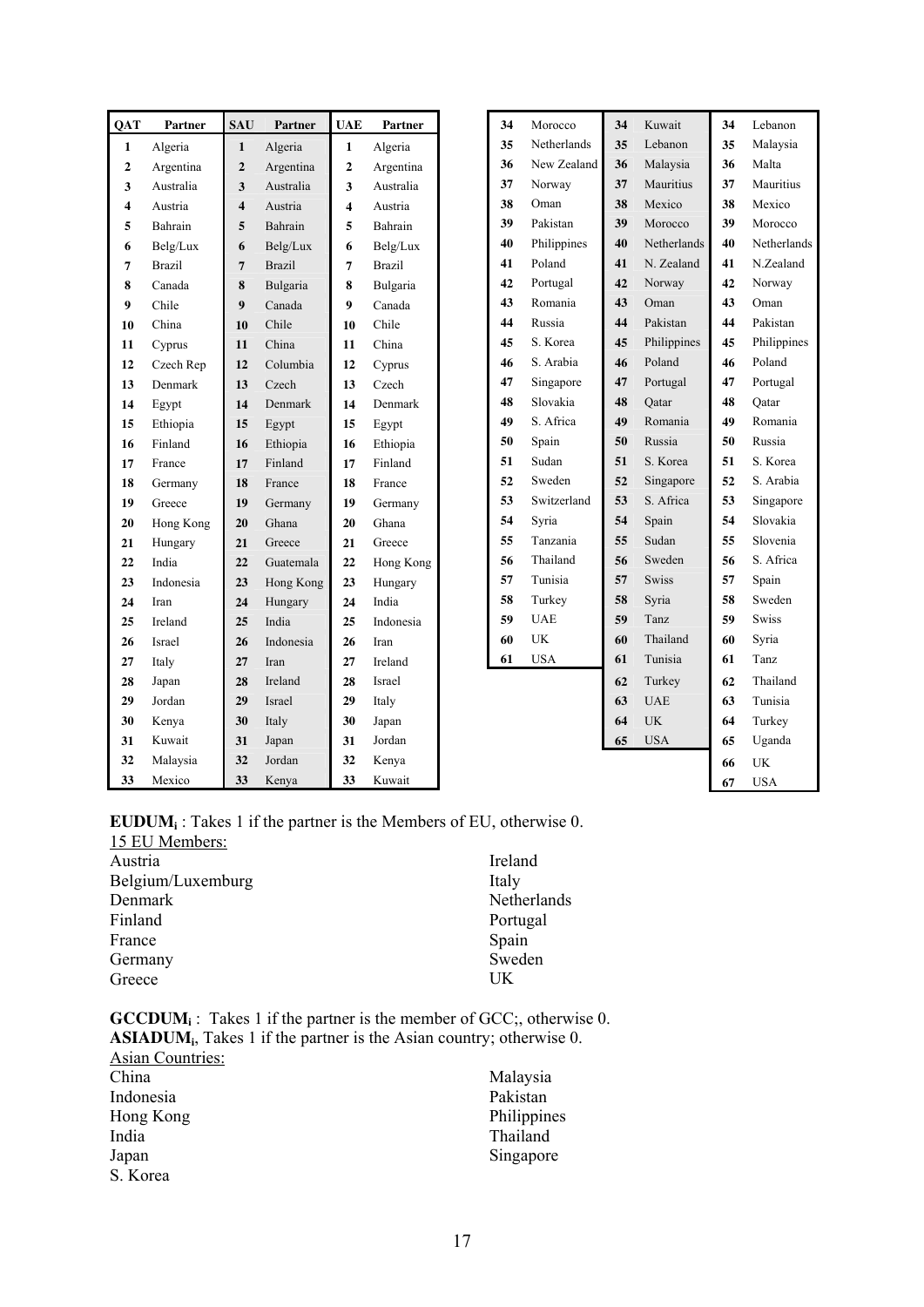**NONOPDUM<sup>j</sup>** : Takes 1 if the partner is the (non-GCC) oil producer; otherwise 0. Top 20 World Oil Producers: Algeria Brazil Canada Iran Mexico Norway Russia US (Except Saudi Arabia, UAE, Kuwait, Oman, and UK, China, and Indonesia)

# **APPENDIX-A**

| <b>Table A1: Correlation Coefficients</b> |            |            |            |          |
|-------------------------------------------|------------|------------|------------|----------|
|                                           | 1997-2002  |            | 2003-2007  |          |
|                                           | <b>FEM</b> | <b>LCE</b> | <b>FEM</b> | LCE      |
|                                           | residual   |            | residual   |          |
| LPCRI_GCC                                 |            |            |            |          |
| <b>BAHR</b>                               | 0.051      | 0.000      | 0.058      | $-0.013$ |
| <b>KUW</b>                                | 0.012      | 0.010      | 0.029      | $-0.011$ |
| OMA                                       | 0.038      | $-0.006$   | 0.061      | $-0.003$ |
| QAT                                       | $-0.002$   | 0.002      | $-0.003$   | 0.034    |
| <b>SAU</b>                                | $-0.013$   | 0.008      | 0.007      | $-0.005$ |
| UAE                                       | 0.015      | $-0.003$   | 0.002      | $-0.007$ |
| <b>LPCRI TP</b>                           |            |            |            |          |
| <b>BAHR</b>                               | 0.005      | $-0.454$   | 0.006      | $-0.311$ |
| <b>KUW</b>                                | 0.000      | 0.171      | 0.004      | $-0.245$ |
| OMA                                       | 0.000      | 0.238      | 0.008      | $-0.328$ |
| QAT                                       | $-0.002$   | $-0.081$   | 0.001      | $-0.214$ |
| <b>SAU</b>                                | $-0.001$   | 0.242      | 0.001      | $-0.174$ |
| UAE                                       | $-0.003$   | 0.342      | $-0.008$   | 0.053    |
| LCE                                       |            |            |            |          |
| <b>BAHR</b>                               | 0.000      |            | 0.000      |          |
| <b>KUW</b>                                | 0.000      |            | 0.000      |          |
| OMA                                       | 0.000      |            | 0.000      |          |
| QAT                                       | 0.000      |            | 0.000      |          |
| <b>SAU</b>                                | 0.000      |            | 0.000      |          |
| UAE                                       | 0.000      |            | 0.000      |          |

# **APPENDIX B**

| Table B1: Spearman's Country Rank Correlation Coefficients: (1997-2002) & (2003-2007) |                          |             |  |  |  |  |  |
|---------------------------------------------------------------------------------------|--------------------------|-------------|--|--|--|--|--|
| <b>Country</b>                                                                        | Number of trade partners | Coefficient |  |  |  |  |  |
| <b>Bahrain</b>                                                                        | 56                       | 0.928       |  |  |  |  |  |
| Kuwait                                                                                | 61                       | 0.884       |  |  |  |  |  |
| Oman                                                                                  | 57                       | 0.971       |  |  |  |  |  |
| <b>Oatar</b>                                                                          | 61                       | 0.960       |  |  |  |  |  |
| Saudi Arabia                                                                          | 65                       | 0.906       |  |  |  |  |  |
| <b>United Arab Emirates</b>                                                           | 67                       | 0.931       |  |  |  |  |  |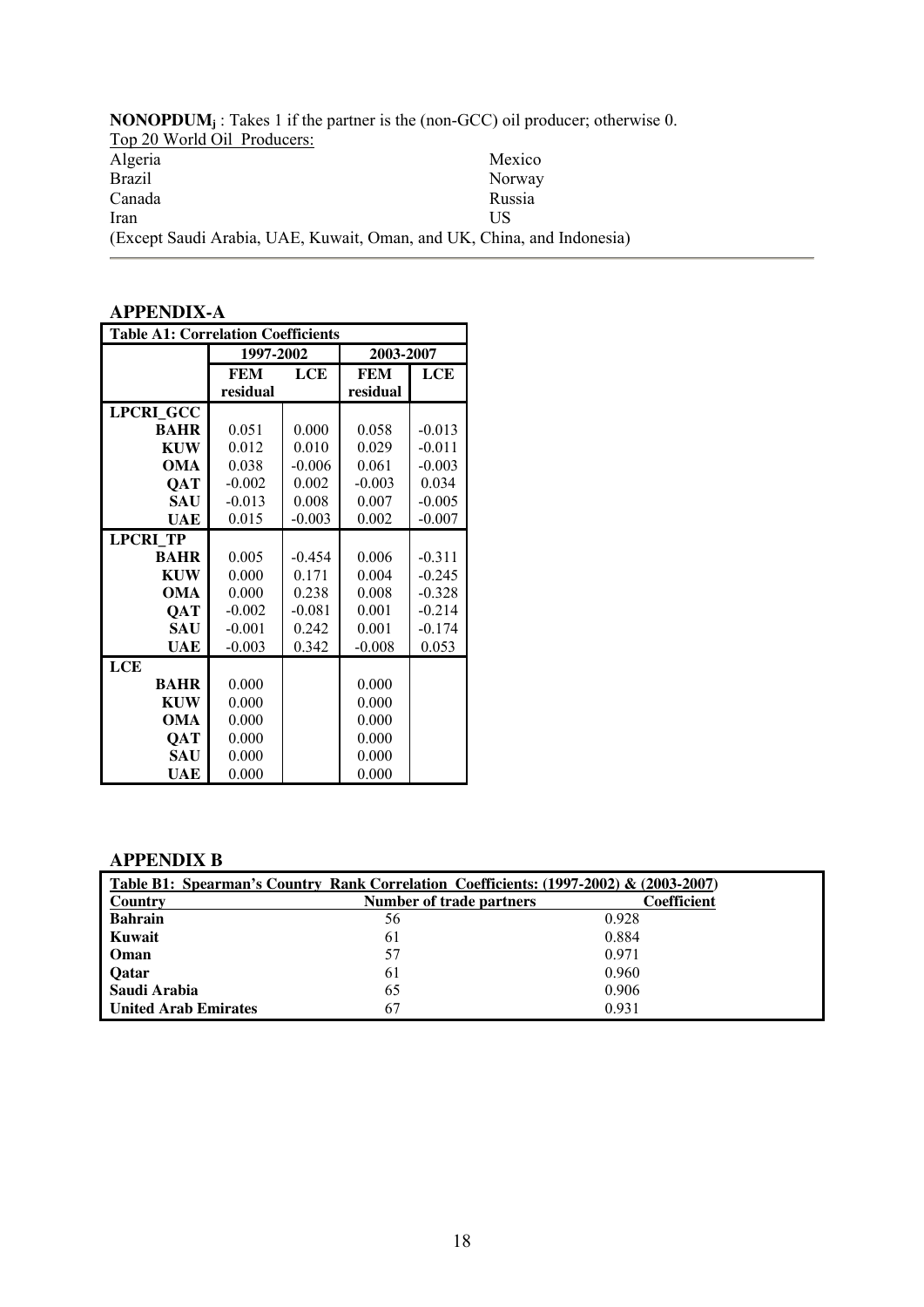| <b>Table B2: Country Ranking</b> |                     |                  |                       |                         |                             |                         |                        |
|----------------------------------|---------------------|------------------|-----------------------|-------------------------|-----------------------------|-------------------------|------------------------|
|                                  |                     | <b>BAHRAIN</b>   |                       |                         |                             | <b>KUWAIT</b>           |                        |
| 1997-2002                        | <b>COUNTRY</b>      | 2003-2007        | <b>COUNTRY</b>        | 1997-2002               | <b>COUNTRY</b>              | 2003-2007               | <b>COUNTRY</b>         |
| 1                                | <b>UAE</b>          | 1                | <b>UAE</b>            | 1                       | Japan                       | 1                       | India                  |
| $\boldsymbol{2}$<br>3            | India<br>Pakistan   | 2<br>3           | Saudi Arabia<br>India | $\boldsymbol{2}$<br>3   | <b>USA</b><br>S. Korea      | $\boldsymbol{2}$<br>3   | <b>UAE</b><br>Pakistan |
| $\overline{\mathbf{4}}$          | Saudi Arabia        | 4                | China                 | $\overline{\mathbf{4}}$ | Singapore                   | 4                       | S. Korea               |
| 5                                | China               | 5                | Kenya                 | 5                       | Netherlands                 | 5                       | China                  |
| 6                                | Kenya               | 6                | <b>USA</b>            | 6                       | <b>UK</b>                   | 6                       | Japan                  |
| 7                                | Indonesia           | 7                | Pakistan              | $\overline{7}$          | Germany                     | 7                       | Indonesia              |
| 8                                | Thailand            | 8                | Japan                 | 8                       | Pakistan                    | 8                       | <b>USA</b>             |
| 9                                | <b>USA</b>          | $\boldsymbol{9}$ | Thailand<br>S. Korea  | $\boldsymbol{9}$        | India                       | 9                       | Singapore              |
| 10<br>11                         | S. Korea<br>Japan   | 10<br>11         | <b>UK</b>             | 10<br>11                | France<br>Saudi Arabia      | 10<br>11                | Netherlands<br>Egypt   |
| 12                               | Malaysia            | 12               | Germany               | 12                      | Italy                       | 12                      | Saudi Arabia           |
| 13                               | UK                  | 13               | Indonesia             | 13                      | Indonesia                   | 13                      | UK                     |
| 14                               | Iran                | 14               | Malaysia              | 14                      | China                       | 14                      | Thailand               |
| 15                               | <b>Brazil</b>       | 15               | Iran                  | 15                      | <b>UAE</b>                  | 15                      | Germany                |
|                                  |                     | <b>OMAN</b>      |                       |                         |                             | <b>QATAR</b>            |                        |
| 1997-2002                        | <b>COUNTRY</b>      | 2003-2007        | <b>COUNTRY</b>        | 1997-2002               | <b>COUNTRY</b>              | 2003-2007               | <b>COUNTRY</b>         |
| 1                                | Japan               | 1                | <b>UAE</b>            | $\mathbf{1}$            | <b>UAE</b>                  | $\mathbf{1}$            | <b>UAE</b>             |
| $\boldsymbol{2}$                 | <b>UAE</b>          | $\overline{2}$   | China                 | $\overline{2}$          | Japan                       | $\overline{2}$          | Japan                  |
| 3                                | S. Korea            | 3                | Thailand              | 3                       | S. Korea                    | 3                       | India                  |
| $\overline{\mathbf{4}}$          | China               | 4                | India                 | $\overline{\mathbf{4}}$ | India                       | 4                       | S. Korea               |
| 5                                | Thailand            | 5                | S. Korea              | 5                       | Thailand                    | 5                       | Thailand               |
| 6                                | <b>USA</b>          | 6                | Japan                 | 6                       | China                       | 6                       | China                  |
| 7                                | UK                  | 7                | Malaysia              | 7                       | Singapore                   | 7                       | Singapore              |
| 8                                | Singapore           | 8                | Pakistan              | 8                       | <b>USA</b>                  | 8                       | Pakistan               |
| 9                                | Saudi Arabia        | 9                | Saudi Arabia          | 9                       | Saudi Arabia                | 9                       | Saudi Arabia           |
| 10                               | Germany             | 10               | <b>USA</b>            | 10                      | Philippines                 | 10                      | France                 |
| 11                               | Italy               | 11               | UK                    | 11                      | Pakistan                    | 11                      | <b>USA</b>             |
| 12                               | France              | 12               | Germany               | 12                      | UK                          | 12                      | Spain                  |
| 13                               | Malaysia            | 13               | Singapore             | 13                      | France                      | 13                      | Philippines            |
| 14                               | India               | 14               | South Africa          | 14                      | Indonesia                   | 14                      | Germany                |
| 15                               | Australia           | 15               | Italy                 | 15                      | Germany                     | 15                      | <b>UK</b>              |
|                                  | <b>SAUDI ARABIA</b> |                  |                       |                         | <b>UNITED ARAB EMIRATES</b> |                         |                        |
| 1997-2002                        | <b>COUNTRY</b>      | 2003-2007        | <b>COUNTRY</b>        | 1997-2002               | <b>COUNRTY</b>              | 2003-2007               | <b>COUNRTY</b>         |
| 1                                | <b>USA</b>          | 1                | China                 | $\mathbf{1}$            | Japan                       | 1                       | Japan                  |
| 2                                | Japan               | $\boldsymbol{2}$ | <b>UAE</b>            | $\boldsymbol{2}$        | S. Korea                    | $\boldsymbol{2}$        | India                  |
| 3                                | S. Korea            | 3                | <b>USA</b>            | 3                       | <b>USA</b>                  | 3                       | China                  |
| 4                                | Singapore           | $\boldsymbol{4}$ | India                 | $\overline{\mathbf{4}}$ | UK                          | $\overline{\mathbf{4}}$ | S. Korea               |
| 5                                | UK                  | 5                | Japan                 | 5                       | Singapore                   | 5                       | <b>USA</b>             |
|                                  | France              |                  |                       |                         |                             |                         | Thailand               |
| 6                                |                     | 6                | S. Korea              | 6                       | Germany                     | 6                       |                        |
| 7                                | China               | 7                | Pakistan              | $\overline{7}$          | France                      | 7                       | UK                     |
| 8                                | Italy               | 8                | Thailand              | 8                       | Oman                        | 8                       | Saudi Arabia           |
| 9                                | Germany             | 9                | Indonesia             | 9                       | Italy                       | 9                       | Iran                   |
| 10                               | India               | 10               | Philippines           | 10                      | Hong Kong                   | 10                      | Germany                |
| 11                               | Netherlands         | 11               | Singapore             | 11                      | India                       | 11                      | Pakistan               |
| 12                               | <b>UAE</b>          | 12               | South Africa          | 12                      | Saudi Arabia                | 12                      | Singapore              |
| 13                               | Indonesia           | 13               | Italy                 | 13                      | China                       | 13                      | France                 |
| 14                               | Spain               | 14               | Jordan                | 14                      | Thailand                    | 14                      | Oman                   |
|                                  |                     |                  |                       |                         |                             |                         |                        |
| 15                               | Pakistan            | 15               | Germany               | 15                      | Iran                        | $15\,$                  | Italy                  |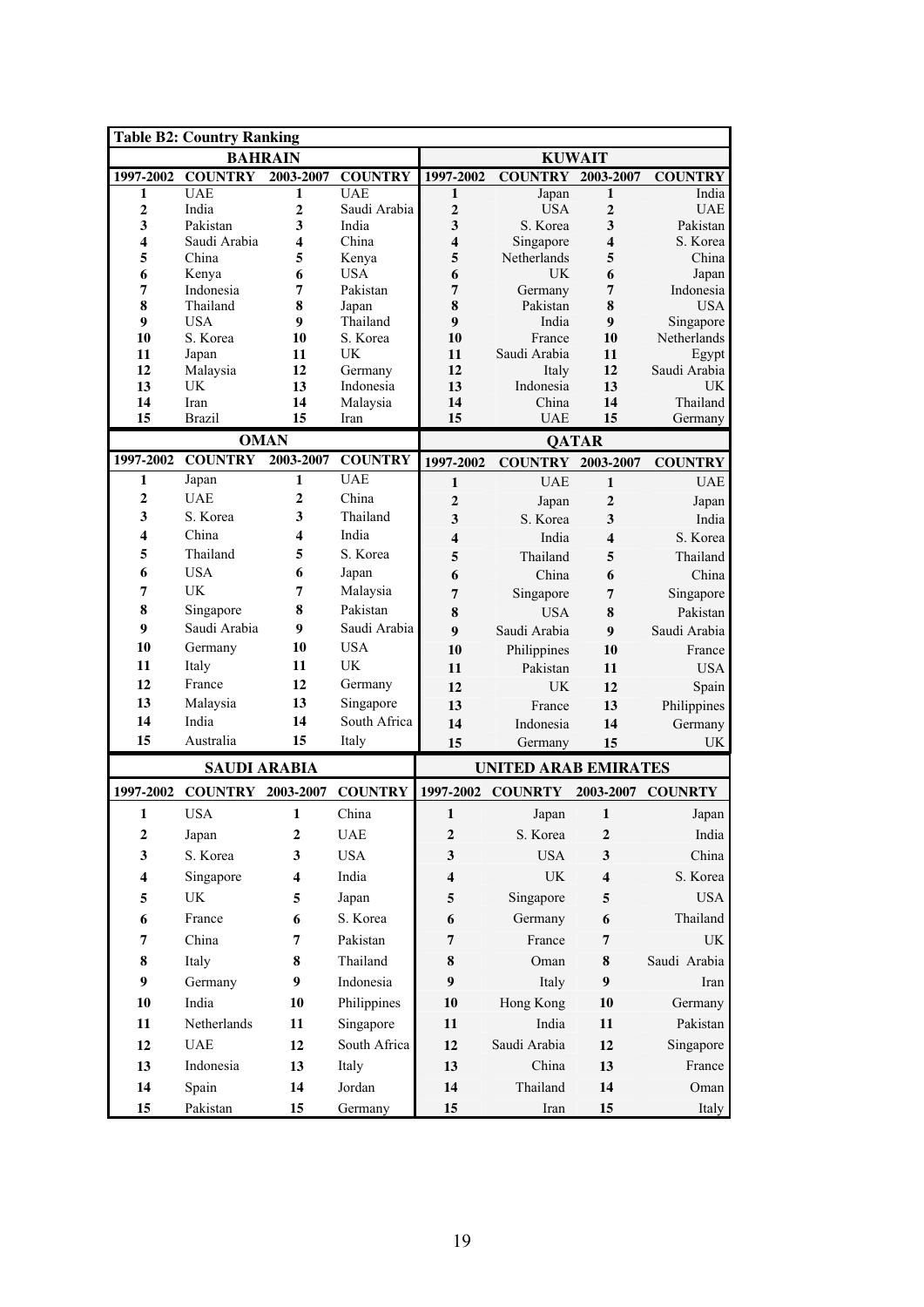# **APPENDIX-C**

| <b>Table C1: BAHRAIN</b>             |                  |                  |                  |
|--------------------------------------|------------------|------------------|------------------|
| 1997-2002:                           |                  | <b>OLS</b>       | <b>GMM</b>       |
| Dependent variable: LRT_BAHR         | (1)              | (2)              |                  |
| LCE                                  | 1.000 [0.013]    | 1.017(0.054)     | $1.016$ [0.015]  |
| LPCRI BAHR                           | 1.207 [0.376]    | 1.251(0.382)     | 1.378 [0.550]    |
| LPCRI TP                             | $0.811$ [0.020]  | 0.825(0.047)     | $0.823$ [0.019]  |
| <b>LDIST</b>                         | $0.000$ [0.027]  | 0.008(0.029)     | $-0.001$ [0.037] |
| LRT BAHR <sub>1-1</sub>              |                  | $-0.016(0.052)$  |                  |
| <b>Dependent variable: LCE_BAHR</b>  |                  |                  |                  |
| <b>EUDUM</b>                         | $-0.076$ [0.185] | $-0.076$ [0.185] | 0.064 [0.156]    |
| <b>GCCDUM</b>                        | 2.949 [0.267]    | 2.949 [0.267]    | $3.124$ [0.208]  |
| <b>NONOPDUM</b>                      | $-1.255$ [0.234] | $-1.255$ [0.234] | $-0.283$ [0.292] |
| <b>ASIADUM</b>                       | 1.187 [0.232]    | $1.187$ [0.232]  | $1.052$ [0.177]  |
| LPOP TP                              | $0.743$ [0.054]  | $0.743$ [0.054]  | $0.874$ [0.039]  |
| ${\bf N}$                            | 667              | 661              | 652              |
| $\overline{R}_{1}^{2}$               | 0.943            | 0.943            | 0.943            |
| $\overline{R}_2^2$                   | 0.578            | 0.578            | 0.542            |
| SER <sub>1</sub>                     | 0.439            | 0.441            | 0.441            |
| SER <sub>2</sub>                     | 1.287            | 1.287            | 1.352            |
| Mean of LRT_BAHR                     | 17.115           | 17.104           | 17.104           |
| Mean of LCE BAHR                     | 0.011            | 0.011            | 0.000            |
|                                      |                  |                  |                  |
|                                      |                  |                  |                  |
| 2003-2007:                           | <b>OLS</b>       |                  | <b>GMM</b>       |
| Dependent variable: LRT_BAHR         | (1)              | (2)              |                  |
| LCE                                  | $1.000$ [0.016]  | 0.842(0.061)     | $1.003$ [0.016]  |
| LPCRI BAHR                           | 1.539 [0.178]    | 1.351(0.192)     | 1.397 [0.192]    |
| LPCRI TP                             | $0.458$ [0.019]  | 0.383(0.034)     | $0.458$ [0.019]  |
| <b>LDIST</b>                         | $-0.000$ [0.009] | $-0.005(0.028)$  | $-0.008$ [1.916] |
| $LRT$ _BAH $R_{t-1}$                 |                  | 0.154(0.058)     |                  |
| <b>Dependent variable: LCE_BAHR</b>  |                  |                  |                  |
| <b>EUDUM</b>                         | 0.326 [0.177]    | 0.326 [0.177]    | $0.413$ [0.158]  |
| <b>GCCDUM</b>                        | 2.862 [0.255]    | 2.862 [0.255]    | 2.878 [0.185]    |
| <b>NONOPDUM</b>                      | $-0.894$ [0.225] | $-0.894$ [0.225] | $-0.109$ [0.262] |
| <b>ASIADUM</b>                       | $0.895$ [0.222]  | $0.895$ [0.222]  | $1.074$ [0.191]  |
| LPOP TP                              | $0.650$ [0.051]  | $0.650$ [0.051]  | 0.688 [0.031]    |
| N                                    | 556              | 555              | 553              |
| $\overline{R}_{1}^{2}$               | 0.937            | 0.939            | 0.938            |
|                                      | 0.567            | 0.568            | 0.539            |
| $\overline{R}_2^2$                   |                  | 0.423            |                  |
| $SER_1$                              | 0.427<br>1.129   | 1.129            | 0.428<br>1.170   |
| SER <sub>2</sub><br>Mean of LRT BAHR | 17.619           | 17.620           | 17.620           |
| Mean of LCE BAHR                     | 0.013            | 0.013            | 0.015            |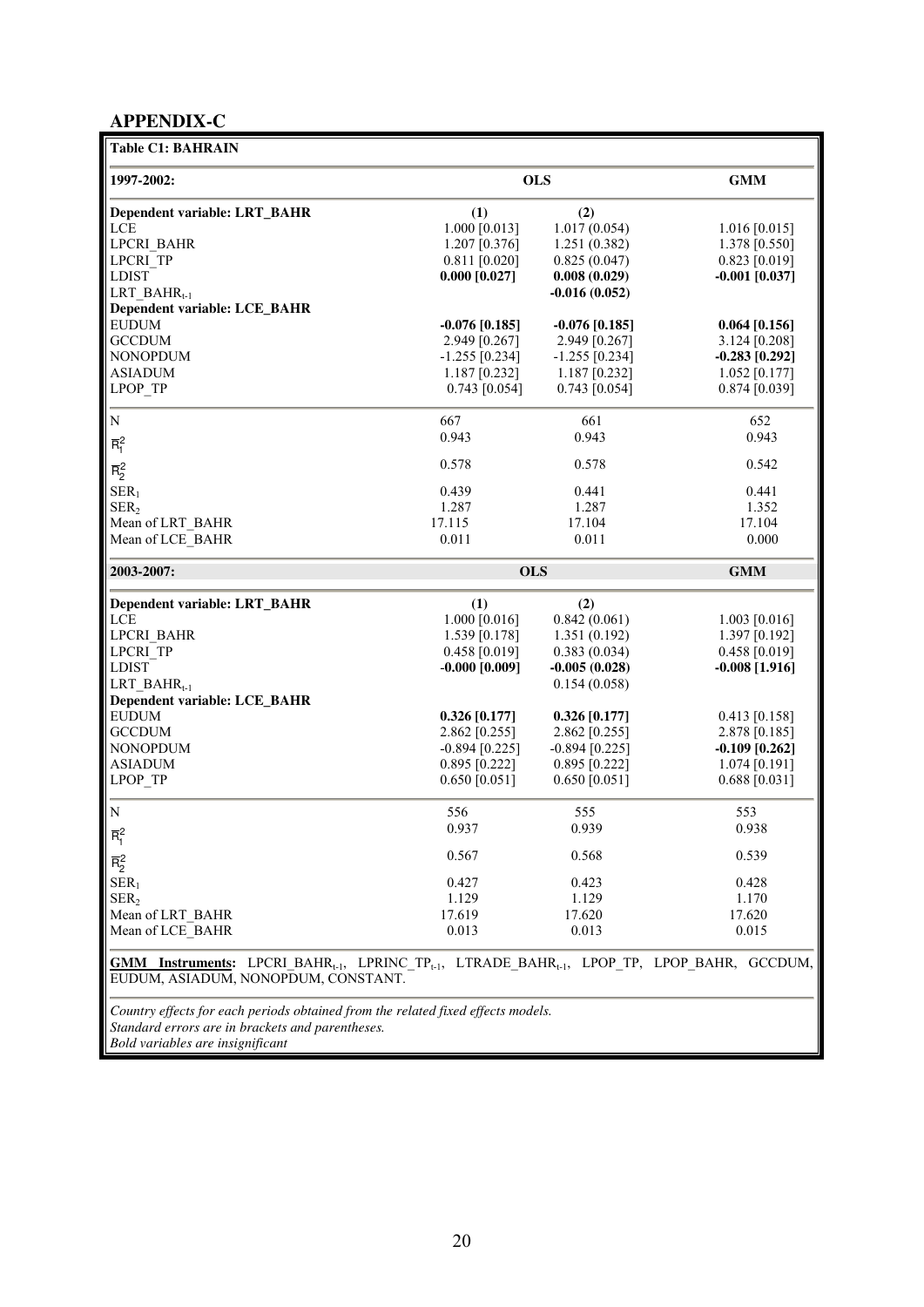| <b>Table C2: KUWAIT</b>                                                                                                                                                     |                  |                  |                  |
|-----------------------------------------------------------------------------------------------------------------------------------------------------------------------------|------------------|------------------|------------------|
| 1997-2002:                                                                                                                                                                  | <b>OLS</b>       | <b>GMM</b>       |                  |
| Dependent variable: LRT_KUW                                                                                                                                                 | (1)              | (2)              |                  |
| <b>LCE</b>                                                                                                                                                                  | $0.999$ [0.013]  | 0.703(0.538)     | $1.006$ [0.015]  |
| <b>LPCRI KUW</b>                                                                                                                                                            | $0.986$ [0.257]  | 0.752(0.246)     | $0.932$ [2.603]  |
| LPCRI TP                                                                                                                                                                    | $-0.061$ [0.021] | $-0.046(0.020)$  | $-0.073$ [0.022] |
| <b>LDIST</b>                                                                                                                                                                | $0.000$ [0.034]  | $-0.003(0.033)$  | $0.000$ [0.036]  |
| LRT $KUW_{t-1}$                                                                                                                                                             |                  | 0.293(0.052)     |                  |
| Dependent variable: LCE_KUW                                                                                                                                                 |                  |                  |                  |
| <b>EUDUM</b>                                                                                                                                                                | $2.175$ [0.214]  | 2.175 [0.214]    | $2.137$ [0.182]  |
| <b>GCCDUM</b>                                                                                                                                                               | $2.665$ [0.314]  | 2.665 [0.314]    | 2.482 [0.178]    |
| <b>NONOPDUM</b>                                                                                                                                                             | $0.076$ [0.234]  | $0.076$ [0.234]  | $-0.439$ [0.317] |
| <b>ASIADUM</b>                                                                                                                                                              | 2.655 [0.257]    | 2.655 [0.257]    | $2.684$ [0.257]  |
| LPOP TP                                                                                                                                                                     | $0.479$ [0.057]  | $0.479$ [0.057]  | $0.347$ [0.174]  |
| $\mathbf N$                                                                                                                                                                 | 728              | 722              | 713              |
| $\overline{R}_{1}^{2}$                                                                                                                                                      | 0.943            | 0.948            | 0.943            |
|                                                                                                                                                                             | 0.496            | 0.496            | 0.496            |
| $\overline{R}_2^2$                                                                                                                                                          |                  |                  |                  |
| SER <sub>1</sub>                                                                                                                                                            | 0.531            | 0.500            | 0.522            |
| SER <sub>2</sub>                                                                                                                                                            | 1.553            | 1.553            | 1.552            |
| Mean of LRT KUW                                                                                                                                                             | 17.849           | 17.886           | 17.886           |
| Mean of LCE KUW                                                                                                                                                             | $-0.014$         | $-0.014$         | 0.017            |
| 2003-2007:                                                                                                                                                                  | <b>OLS</b>       |                  | <b>GMM</b>       |
| Dependent variable: LRT_KUW                                                                                                                                                 | (1)              | (2)              |                  |
| <b>LCE</b>                                                                                                                                                                  | $1.000$ [0.013]  | 0.997(0.052)     | $0.999$ [0.014]  |
| <b>LPCRI KUW</b>                                                                                                                                                            | $1.615$ [0.153]  | 1.598(0.174)     | 1.488 [0.147]    |
| LPCRI TP                                                                                                                                                                    | $0.514$ [0.020]  | 0.513(0.034)     | $0.515$ [0.016]  |
| <b>LDIST</b>                                                                                                                                                                | $-0.000$ [0.033] | 0.003(0.033)     | $-0.005$ [0.042] |
| LRT $KUW_{t-1}$                                                                                                                                                             |                  | 0.293(0.052)     |                  |
| Dependent variable: LCE_KUW                                                                                                                                                 |                  |                  |                  |
| <b>EUDUM</b>                                                                                                                                                                | $1.028$ [0.213]  | $1.028$ [0.213]  | $0.655$ [0.173]  |
| <b>GCCDUM</b>                                                                                                                                                               | 2.152 [0.312]    | 2.152 [0.312]    | 1.788 [0.189]    |
| <b>NONOPDUM</b>                                                                                                                                                             | $-0.859$ [0.285] | $-0.859$ [0.285] | $-1.491$ [0.305] |
| <b>ASIADUM</b>                                                                                                                                                              | 2.236 [0.255]    | 2.236 [0.255]    | $1.862$ [0.245]  |
| LPOP TP                                                                                                                                                                     | $0.650$ [0.051]  | $0.650$ [0.051]  | $0.703$ [0.043]  |
| N                                                                                                                                                                           | 604              | 603              | 601              |
| $\overline{R}_{1}^{2}$                                                                                                                                                      | 0.955            | 0.955            | 0.955            |
|                                                                                                                                                                             | 0.589            | 0.589            | 0.578            |
| $\overline{R}_2^2$                                                                                                                                                          |                  |                  |                  |
| SER <sub>1</sub>                                                                                                                                                            | 0.469            | 0.470            | 0.469            |
| SER <sub>2</sub>                                                                                                                                                            | 1.410            | 1.411            | 1.434            |
| Mean of LRT KUW                                                                                                                                                             | 18.654           | 18.650           | 18.650           |
| Mean of LCE KUW                                                                                                                                                             | 0.021            | 0.021            | 0.018            |
| <b>GMM Instruments:</b> LPCRI_KUW <sub>t-1</sub> , LPRINC_TP <sub>t-1</sub> , LTRADE_KUW <sub>t-1</sub> , LPOP_TP, LPOP_KUW, GCCDUM, EUDUM,<br>ASIADUM, NONOPDUM, CONSTANT. |                  |                  |                  |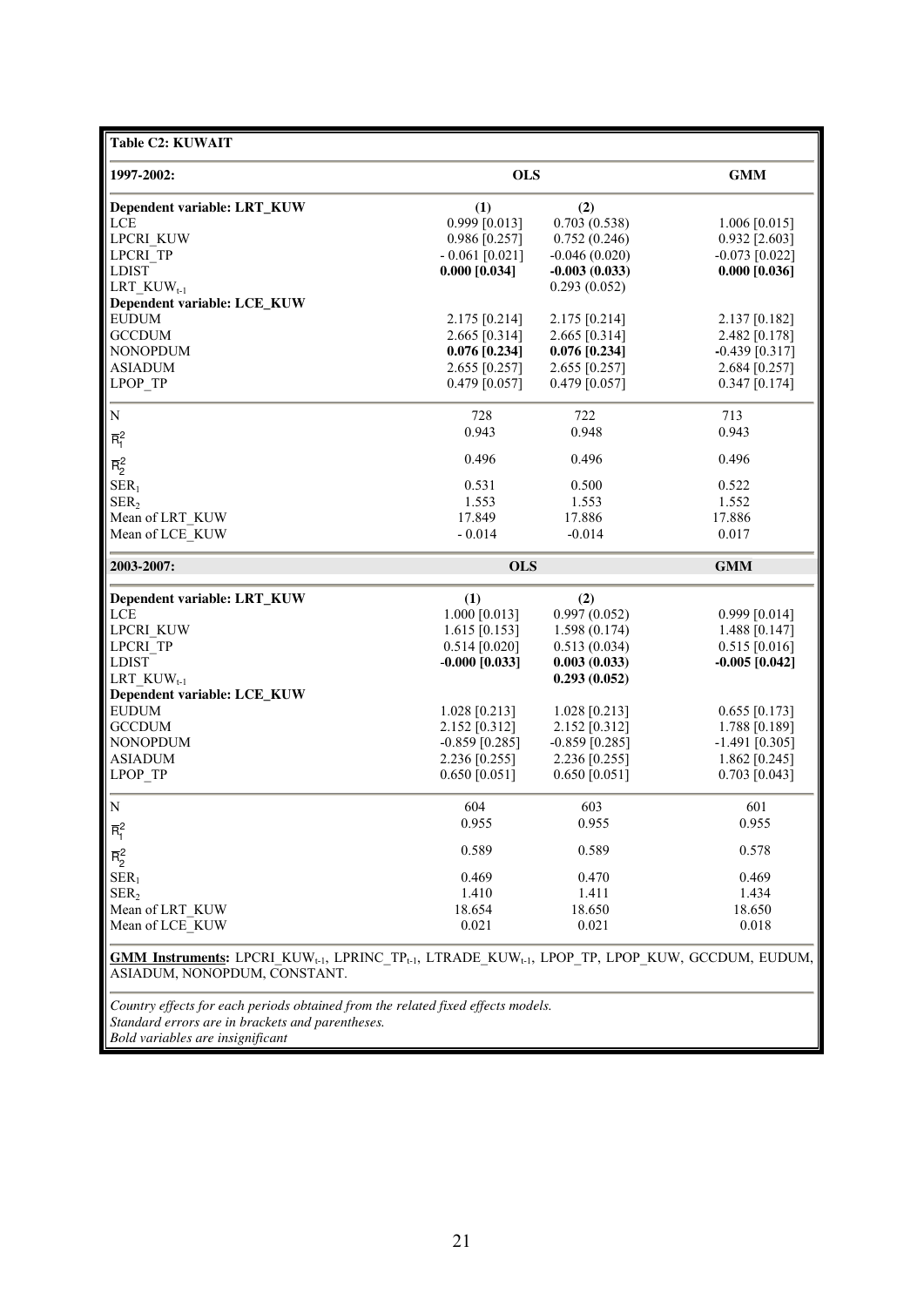| Table C3: OMAN                                                                                                                                                              |                  |                  |                  |
|-----------------------------------------------------------------------------------------------------------------------------------------------------------------------------|------------------|------------------|------------------|
| 1997-2002:                                                                                                                                                                  | <b>OLS</b>       |                  | <b>GMM</b>       |
| Dependent variable: LRT_OMA                                                                                                                                                 | (1)              | (2)              |                  |
| LCE                                                                                                                                                                         | $1.000$ [0.011]  | 0.723(0.051)     | $1.003$ [0.012]  |
| LPCRI OMA                                                                                                                                                                   | $0.713$ [0.318]  | 0.579(0.307)     | 2.959 [0.606]    |
| LPCRI TP                                                                                                                                                                    | $-0.063$ [0.021] | $-0.053(0.020)$  | $-0.071$ [0.018] |
| <b>LDIST</b>                                                                                                                                                                | $-0.000$ [0.038] | $-0.007(0.037)$  | $0.000$ [0.031]  |
| LRT $OMA_{t-1}$                                                                                                                                                             |                  | 0.271(0.050)     |                  |
| Dependent variable: LCE_OMA                                                                                                                                                 |                  |                  |                  |
| <b>EUDUM</b>                                                                                                                                                                | 2.128 [0.231]    | 2.128 [0.231]    | 2.773 [0.203]    |
| <b>GCCDUM</b>                                                                                                                                                               | 3.659 [0.334]    | 3.659 [0.334]    | 3.958 [0.210]    |
| <b>NONOPDUM</b>                                                                                                                                                             | $-0.416$ [0.293] | $-0.416$ [0.293  | $-0.454$ [0.313] |
| <b>ASIADUM</b>                                                                                                                                                              | 3.293 [0.280]    | 3.293 [0.280]    | 4.052 [0.257]    |
| LPOP TP                                                                                                                                                                     | $0.405$ [0.062]  | $0.405$ [0.062]  | $0.376$ [0.050]  |
| N                                                                                                                                                                           | 684              | 681              | 678              |
|                                                                                                                                                                             | 0.958            | 0.961            | 0.952            |
| $\overline{R}_1^2$                                                                                                                                                          | 0.520            | 0.520            | 0.500            |
| $\overline{R}_2^2$                                                                                                                                                          |                  |                  |                  |
| SER <sub>1</sub>                                                                                                                                                            | 0.487            | 0.467            | 0.522            |
| SER <sub>2</sub>                                                                                                                                                            | 1.618            | 1.618            | 1.657            |
| Mean of LRT OMA                                                                                                                                                             | 16.979           | 16.992           | 6.992            |
| Mean of LCE OMA                                                                                                                                                             | 0.000            | 0.000            | 0.009            |
|                                                                                                                                                                             |                  |                  |                  |
| 2003-2007:                                                                                                                                                                  | <b>OLS</b>       |                  | <b>GMM</b>       |
| Dependent variable: LRT_OMA                                                                                                                                                 | (1)              | (2)              |                  |
| LCE                                                                                                                                                                         | 1.000 [0.011]    | 0.805(0.054)     | 1.004 [0.009]    |
| LPCRI OMA                                                                                                                                                                   | 1.468 $[0.136]$  | 1.273(0.144)     | $1.327$ [0.146]  |
| LPCRI TP                                                                                                                                                                    | $0.668$ [0.017]  | 0.535(0.400)     | $0.672$ [0.015]  |
| <b>LDIST</b>                                                                                                                                                                | $-0.000$ [0.033] | $-0.003(0.032)$  | $-0.000$ [0.042] |
| LRT $OMA_{t-1}$                                                                                                                                                             |                  | 0.193(0.053)     |                  |
| Dependent variable: LCE_OMA                                                                                                                                                 |                  |                  |                  |
| <b>EUDUM</b>                                                                                                                                                                | $0.506$ [0.181]  | $0.506$ [0.181]  | $0.473$ [0.144]  |
| <b>GCCDUM</b>                                                                                                                                                               | 3.075 [0.262]    | 3.075 [0.262]    | 3.045 [0.255]    |
| <b>NONOPDUM</b>                                                                                                                                                             | $-1.157$ [0.230] | $-1.157$ [0.230] | $-1.228$ [0.219] |
| <b>ASIADUM</b>                                                                                                                                                              | $2.314$ [0.223]  | 2.314 [0.223]    | 2.508 [0.225]    |
| LPOP TP                                                                                                                                                                     | $0.850$ [0.049]  | $0.850$ [0.049]  | $0.856$ [0.042]  |
| N                                                                                                                                                                           | 565              | 564              | 562              |
| $\overline{R}_1^2$                                                                                                                                                          | 0.969            | 0.971            | 0.968            |
|                                                                                                                                                                             | 0.724            | 0.723            | 0.717            |
| $\overline{R}_2^2$                                                                                                                                                          |                  |                  |                  |
| SER <sub>1</sub>                                                                                                                                                            | 0.383            | 0.375            | 0.384            |
| SER <sub>2</sub>                                                                                                                                                            | 1.162            | 1.162            | 1.179            |
| Mean of LRT OMA                                                                                                                                                             | 17.755           | 17.760           | 17.760           |
| Mean of LCE OMA                                                                                                                                                             | $-0.012$         | $-0.012$         | $-0.003$         |
| <b>GMM Instruments:</b> LPCRI_OMA <sub>t-1</sub> , LPRINC_TP <sub>t-1</sub> , LTRADE_OMA <sub>t-1</sub> , LPOP_TP, LPOP_OMA, GCCDUM, EUDUM,<br>ASIADUM, NONOPDUM, CONSTANT. |                  |                  |                  |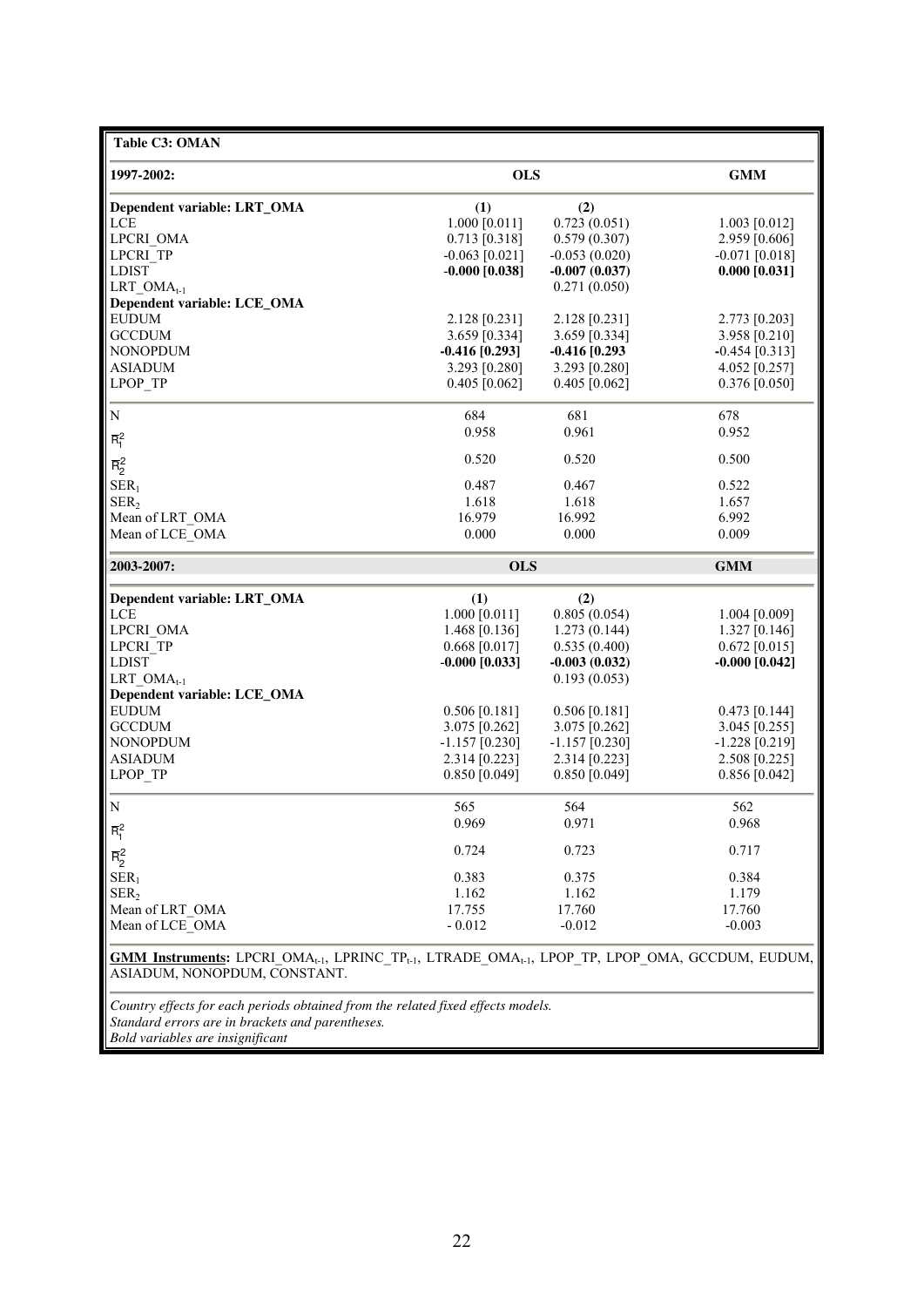| <b>Table C4: QATAR</b>                                                                                                                      |                  |                  |                  |
|---------------------------------------------------------------------------------------------------------------------------------------------|------------------|------------------|------------------|
| 1997-2002:                                                                                                                                  | <b>OLS</b>       |                  | <b>GMM</b>       |
| Dependent variable: LRT_QAT                                                                                                                 | (1)              | (2)              |                  |
| LCE                                                                                                                                         | 1.000 [0.014]    | 0.743(0.045)     | $0.992$ [0.016]  |
| LPCRI QAT                                                                                                                                   | $0.575$ [0.215]  | 0.495(0.204)     | $0.739$ [0.606]  |
| LPCRI TP                                                                                                                                    | $0.570$ [0.022]  | 0.411(0.033)     | $0.548$ [0.022]  |
| <b>LDIST</b>                                                                                                                                | $-0.000$ [0.038] | $-0.005(0.038)$  | $0.010$ [0.021]  |
| LRT $QAT_{t-1}$                                                                                                                             |                  | 0.259(0.042)     |                  |
| Dependent variable: LCE_QAT                                                                                                                 |                  |                  |                  |
| <b>EUDUM</b>                                                                                                                                | $0.916$ [0.221]  | $0.916$ [0.221]  | $1.037$ [0.190]  |
| <b>GCCDUM</b>                                                                                                                               | 3.457 [0.326]    | 3.457 [0.326]    | 3.451 [0.214]    |
| <b>NONOPDUM</b>                                                                                                                             | $-1.072$ [0.280] | $-1.072$ [0.280] | $-0.098$ [0.332] |
| <b>ASIADUM</b>                                                                                                                              | 2.527 [0.259]    | 2.527 [0.259]    | 2.166 [0.239]    |
| LPOP TP                                                                                                                                     | $0.727$ [0.063]  | $0.727$ [0.063]  | $0.807$ [0.059]  |
|                                                                                                                                             |                  |                  |                  |
| N                                                                                                                                           | 719              | 709              | 691              |
|                                                                                                                                             | 0.938            | 0.947            | 0.941            |
| $\overline{R}_1^2$                                                                                                                          |                  |                  |                  |
| $\overline{\mathsf{R}}^2_2$                                                                                                                 | 0.541            | 0.541            | 0.512            |
| SER <sub>1</sub>                                                                                                                            | 0.612            | 0.568            | 0.601            |
| SER <sub>2</sub>                                                                                                                            | 1.597            | 1.597            | 1.617            |
| Mean of LRT QAT                                                                                                                             | 16.773           | 16.791           | 16.991           |
| Mean of LCE QAT                                                                                                                             | $-0.043$         | $-0.043$         | $-0.003$         |
|                                                                                                                                             |                  |                  |                  |
| 2003-2007:                                                                                                                                  | <b>OLS</b>       |                  | <b>GMM</b>       |
| Dependent variable: LRT_QAT                                                                                                                 | (1)              | (2)              |                  |
| LCE                                                                                                                                         | 0.999 [0.013]    | 0.910(0.054)     | $1.002$ [0.012]  |
| LPCRI QAT                                                                                                                                   | 1.452 [0.099]    | 1.317(0.127)     | 1.532 [0.099]    |
| LPCRI TP                                                                                                                                    | $0.567$ [0.019]  | 0.516(0.036)     | $0.572$ [0.018]  |
| <b>LDIST</b>                                                                                                                                |                  |                  |                  |
|                                                                                                                                             | $0.000$ [0.031]  | 0.001(0.031)     | $-0.001$ [0.022] |
| $LRT\_QAT_{t-1}$                                                                                                                            |                  | 0.086(0.051)     |                  |
| Dependent variable: LCE_QAT                                                                                                                 |                  |                  |                  |
| <b>EUDUM</b>                                                                                                                                | $0.858$ [0.186]  | $0.858$ [0.186]  | $0.962$ [0.158]  |
| <b>GCCDUM</b>                                                                                                                               | 2.957 [0.273]    | 2.957 [0.273]    | 3.119 [0.172]    |
| <b>NONOPDUM</b>                                                                                                                             | $-0.776$ [0.235] | $-0.776$ [0.235] | $-0.617$ [0.228] |
| <b>ASIADUM</b>                                                                                                                              | 2.133 [0.217]    | 2.133 [0.217]    | 1.662 $[0.255]$  |
| LPOP TP                                                                                                                                     | $0.753$ [0.052]  | $0.753$ [0.052]  | $0.881$ [0.049]  |
| N                                                                                                                                           | 609              | 609              | 609              |
|                                                                                                                                             | 0.950            | 0.951            | 0.951            |
| $\overline{R}_1^2$                                                                                                                          |                  |                  |                  |
| $\overline{R}_2^2$                                                                                                                          | 0.635            | 0.635            | 0.621            |
| SER <sub>1</sub>                                                                                                                            | 0.474            | 0.472            | 0.475            |
| SER <sub>2</sub>                                                                                                                            | 1.229            | 1.229            | 1.254            |
| Mean of LRT QAT                                                                                                                             | 18.020           | 18.020           | 18.020           |
|                                                                                                                                             |                  |                  |                  |
| Mean of LCE QAT                                                                                                                             | 0.003            | 0.002            | 0.003            |
| <b>GMM Instruments:</b> LPCRI_QAT <sub>t-1</sub> , LPRINC_TP <sub>t-1</sub> , LTRADE_QAT <sub>t-1</sub> , LPOP_TP, LPOP_QAT, GCCDUM, EUDUM, |                  |                  |                  |
| ASIADUM, NONOPDUM, CONSTANT.                                                                                                                |                  |                  |                  |
|                                                                                                                                             |                  |                  |                  |
|                                                                                                                                             |                  |                  |                  |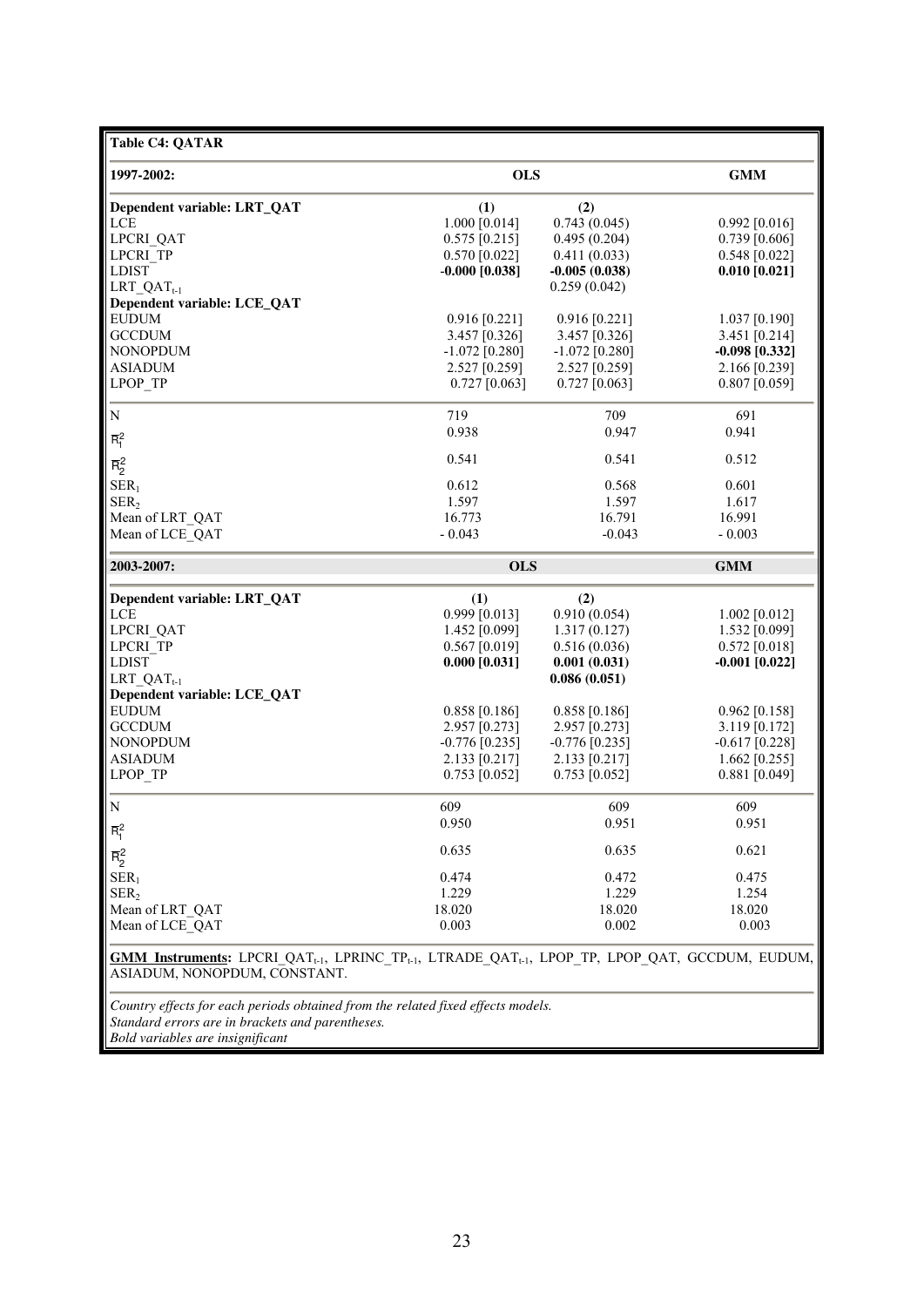| <b>Table C5: SAUDI ARABIA</b>                                                                                                                                               |                  |                  |                  |
|-----------------------------------------------------------------------------------------------------------------------------------------------------------------------------|------------------|------------------|------------------|
| 1997-2002:                                                                                                                                                                  | <b>OLS</b>       | <b>GMM</b>       |                  |
| Dependent variable: LRT_SAU                                                                                                                                                 | (1)              | (2)              |                  |
| <b>LCE</b>                                                                                                                                                                  | 1.000 [0.009]    | 0.846(0.054)     | $0.997$ [0.012]  |
| <b>LPCRI SAU</b>                                                                                                                                                            | 1.284 [0.284]    | 1.417(0.291)     | $-3.179$ [3.318] |
| LPCRI TP                                                                                                                                                                    | $0.091$ [0.011]  | 0.075(0.013)     | $0.091$ [0.014]  |
| <b>LDIST</b>                                                                                                                                                                | $0.000$ [0.021]  | $-0.002(0.022)$  | $-0.014$ [0.043] |
| LRT $SAU_{t-1}$                                                                                                                                                             |                  | 0.152(0.052)     |                  |
| Dependent variable: LCE_SAU                                                                                                                                                 |                  |                  |                  |
| <b>EUDUM</b>                                                                                                                                                                | 1.889 [0.176]    | 1.889 [0.176]    | $1.617$ [0.129]  |
| <b>GCCDUM</b>                                                                                                                                                               | 1.836 [0.273]    | 1.836 [0.273]    | 1.465 [0.198]    |
| <b>NONOPDUM</b>                                                                                                                                                             | $0.262$ [0.225]  | $0.262$ [0.225]  | $-0.677$ [0.232] |
| <b>ASIADUM</b>                                                                                                                                                              | 1.924 [0.198]    | 1.924 [0.198]    | 1.450 [0.184]    |
| LPOP TP                                                                                                                                                                     | $0.482$ [0.051]  | $0.482$ [0.051]  | $0.430$ [0.043]  |
| N                                                                                                                                                                           | 770              | 761              | 745              |
|                                                                                                                                                                             | 0.969            | 0.969            | 0.947            |
| $\overline{R}_{1}^{2}$                                                                                                                                                      |                  |                  |                  |
| $\overline{R}_2^2$                                                                                                                                                          | 0.466            | 0.466            | 0.436            |
| SER <sub>1</sub>                                                                                                                                                            | 0.319            | 0.319            | 0.413            |
| SER <sub>2</sub>                                                                                                                                                            | 1.315            | 1.315            | 1.296            |
| Mean of LRT_SAU                                                                                                                                                             | 19.755           | 19.773           | 19.773           |
| Mean of LCE SAU                                                                                                                                                             | $-0.050$         | $-0.050$         | 0.019            |
|                                                                                                                                                                             |                  |                  |                  |
| 2003-2007:                                                                                                                                                                  | <b>OLS</b>       |                  | <b>GMM</b>       |
| Dependent variable: LRT_SAU                                                                                                                                                 | (1)              | (2)              |                  |
| <b>LCE</b>                                                                                                                                                                  | 1.000 [0.007]    | 0.961(0.049)     | $1.008$ [0.010]  |
| <b>LPCRI SAU</b>                                                                                                                                                            | $1.532$ [0.106]  | 1.479(0.132)     | 1.588 [0.113]    |
| LPCRI TP                                                                                                                                                                    | $0.433$ [0.010]  | 0.416(0.024)     | $0.433$ [0.010]  |
| <b>LDIST</b>                                                                                                                                                                | $-0.000$ [0.018] | $-0.003(0.018)$  | $-0.001$ [0.030] |
| LRT $SAU_{t-1}$                                                                                                                                                             |                  | 0.039(0.049)     |                  |
| Dependent variable: LCE_SAU                                                                                                                                                 |                  |                  |                  |
| <b>EUDUM</b>                                                                                                                                                                | $1.004$ [0.199]  | $1.004$ [0.199]  | $0.503$ [0.147]  |
| <b>GCCDUM</b>                                                                                                                                                               | 2.041 [0.303]    | 2.041 [0.303]    | 1.653 [0.256]    |
| <b>NONOPDUM</b>                                                                                                                                                             | $-0.371$ [0.252] | $-0.371$ [0.252] | $-1.171$ [0.210] |
| <b>ASIADUM</b>                                                                                                                                                              | 1.606 $[0.221]$  | $1.606$ [0.221]  | $1.081$ [0.195]  |
| LPOP TP                                                                                                                                                                     | $0.717$ [0.056]  | $0.717$ [0.056]  | $0.696$ [0.049]  |
| N                                                                                                                                                                           | 645              | 644              | 642              |
| $\overline{R}_{1}^{2}$                                                                                                                                                      | 0.981            | 0.981            | 0.981            |
|                                                                                                                                                                             | 0.504            | 0.504            | 0.471            |
| $\overline{\mathsf{R}}^2_2$                                                                                                                                                 |                  |                  |                  |
| SER <sub>1</sub>                                                                                                                                                            | 0.267            | 0.267            | 0.268            |
| SER <sub>2</sub>                                                                                                                                                            | 1.351            | 1.351            | 1.399            |
| Mean of LRT SAU                                                                                                                                                             | 20.358           | 20.360           | 20.360           |
| Mean of LCE SAU                                                                                                                                                             | $-0.007$         | $-0.007$         | $-0.005$         |
| <b>GMM Instruments:</b> LPCRI_SAU <sub>t-1</sub> , LPRINC_TP <sub>t-1</sub> , LTRADE_SAU <sub>t-1</sub> , LPOP_TP, LPOP_SAU, GCCDUM, EUDUM,<br>ASIADUM, NONOPDUM, CONSTANT. |                  |                  |                  |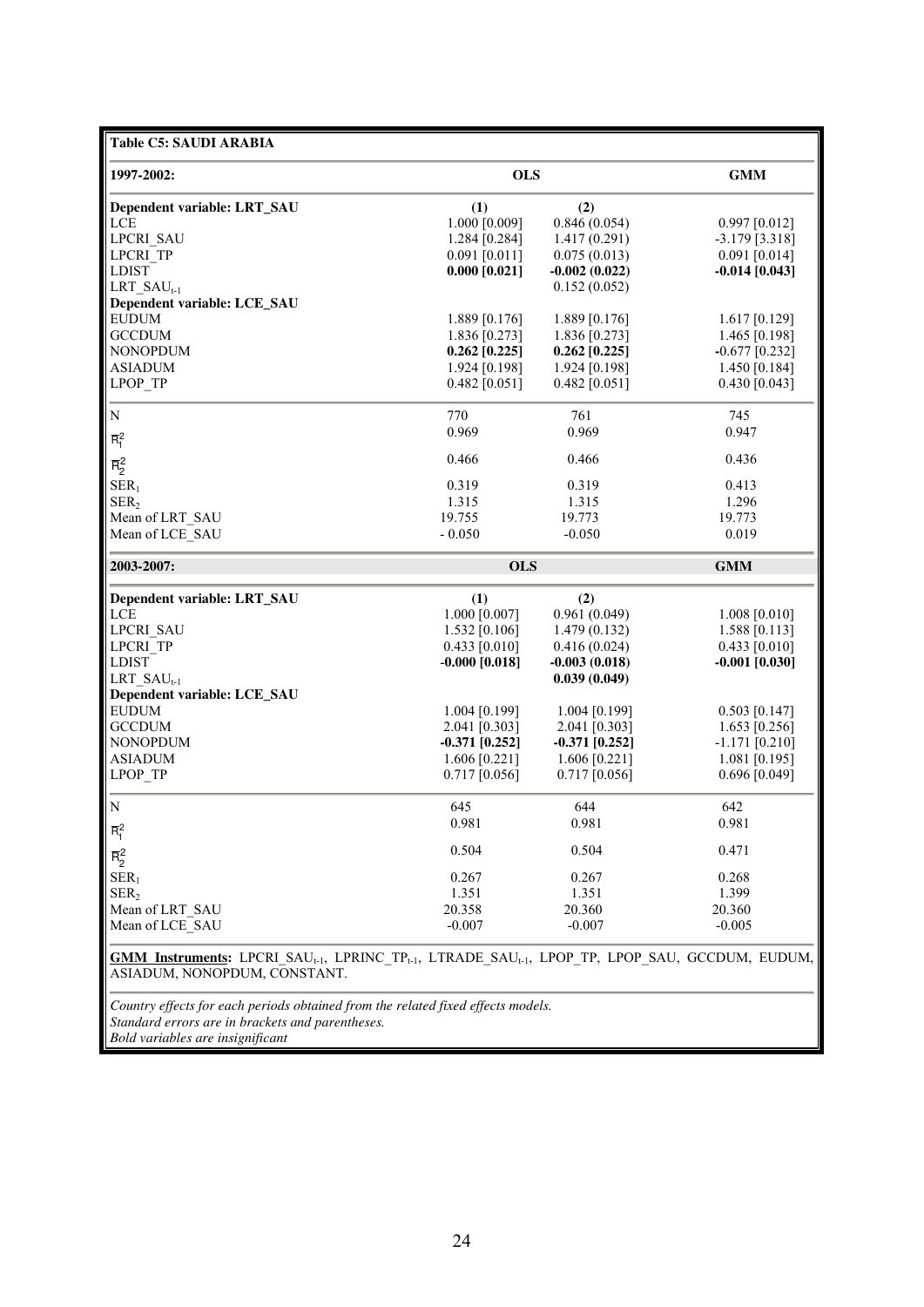| <b>Table C6: UNITED ARAB EMIRATES</b> |                                                                                                                                             |                 |                  |  |  |  |  |
|---------------------------------------|---------------------------------------------------------------------------------------------------------------------------------------------|-----------------|------------------|--|--|--|--|
| 1997-2002:                            | <b>OLS</b>                                                                                                                                  |                 | <b>GMM</b>       |  |  |  |  |
| Dependent variable: LRT_UAE           | (1)                                                                                                                                         | (2)             |                  |  |  |  |  |
| LCE                                   | 1.000 [0.008]                                                                                                                               | 0.794(0.044)    | $1.006$ [0.014]  |  |  |  |  |
| LPCRI UAE                             | $0.941$ [0.170]                                                                                                                             | 0.888(0.168)    | 4.473 [0.659]    |  |  |  |  |
| LPCRI TP                              | $-0.226$ [0.011]                                                                                                                            | $-0.185(0.015)$ | $-0.229$ [0.016] |  |  |  |  |
| <b>LDIST</b>                          | $-0.000$ [0.021]                                                                                                                            | $-0.001(0.020)$ | $-0.016$ [0.021] |  |  |  |  |
| $LRT\_UAE_{t-1}$                      |                                                                                                                                             | 0.205(0.043)    |                  |  |  |  |  |
| Dependent variable: LCE_UAE           |                                                                                                                                             |                 |                  |  |  |  |  |
| <b>EUDUM</b>                          | 2.214 [0.192]                                                                                                                               | 2.214 [0.192]   | 2.377 [0.163]    |  |  |  |  |
| <b>GCCDUM</b>                         | 3.195 [0.293]                                                                                                                               | 3.195 [0.293]   | 3.009 [0.144]    |  |  |  |  |
| <b>NONOPDUM</b>                       | 1.308 [0.227]                                                                                                                               | 1.308 [0.227]   | $1.214$ [0.233]  |  |  |  |  |
| <b>ASIADUM</b>                        | 2.367 [0.228]                                                                                                                               | 2.367 [0.228]   | 2.604 [0.272]    |  |  |  |  |
| LPOP TP                               | $0.319$ [0.050]                                                                                                                             | $0.319$ [0.050] | $0.213$ [0.043]  |  |  |  |  |
|                                       |                                                                                                                                             |                 |                  |  |  |  |  |
| N                                     | 798                                                                                                                                         | 790             | 779              |  |  |  |  |
| $\overline{R}_1^2$                    | 0.972                                                                                                                                       | 0.974           | 0.943            |  |  |  |  |
| $\overline{\mathsf{R}}^2_2$           | 0.477                                                                                                                                       | 0.477           | 0.463            |  |  |  |  |
| SER <sub>1</sub>                      | 0.319                                                                                                                                       | 0.310           | 0.461            |  |  |  |  |
| SER <sub>2</sub>                      | 1.429                                                                                                                                       | 1.429           | 1.454            |  |  |  |  |
| Mean of LRT_UAE                       | 19.240                                                                                                                                      | 19.249          | 19.249           |  |  |  |  |
|                                       |                                                                                                                                             |                 |                  |  |  |  |  |
| Mean of LCE UAE                       | $-0.007$                                                                                                                                    | $-0.007$        | 0.008            |  |  |  |  |
| 2003-2007:                            | <b>OLS</b>                                                                                                                                  |                 | <b>GMM</b>       |  |  |  |  |
| Dependent variable: LRT_UAE           | (1)                                                                                                                                         | (2)             |                  |  |  |  |  |
| LCE                                   | $0.999$ [0.010]                                                                                                                             | 0.752(0.056)    | $0.995$ [0.014]  |  |  |  |  |
| LPCRI UAE                             | 2.005 [0.117]                                                                                                                               | 1.468(0.167)    | 1.863 [0.119]    |  |  |  |  |
| LPCRI TP                              | $0.122$ [0.012]                                                                                                                             | 0.091(0.014)    | $0.125$ [0.011]  |  |  |  |  |
| <b>LDIST</b>                          | $0.000$ [0.023]                                                                                                                             | $-0.000(0.022)$ | 0.056 [0.066]    |  |  |  |  |
| $LRT\_UAE_{t-1}$                      |                                                                                                                                             | 0.244(0.054)    |                  |  |  |  |  |
| Dependent variable: LCE_UAE           |                                                                                                                                             |                 |                  |  |  |  |  |
| <b>EUDUM</b>                          | $1.216$ [0.184]                                                                                                                             | $1.216$ [0.184] | 1.345 $[0.148]$  |  |  |  |  |
| <b>GCCDUM</b>                         | 2.779 [0.284]                                                                                                                               | 2.779 [0.284]   | 2.629 [0.140]    |  |  |  |  |
| <b>NONOPDUM</b>                       | $0.436$ [0.216]                                                                                                                             | $0.436$ [0.216] | $0.373$ [0.242]  |  |  |  |  |
| <b>ASIADUM</b>                        | 1.710 [0.218]                                                                                                                               | 1.710 [0.218]   | 2.213 [0.245]    |  |  |  |  |
| LPOP TP                               | $0.506$ [0.048]                                                                                                                             | $0.506$ [0.048] | $0.431$ [0.041]  |  |  |  |  |
|                                       |                                                                                                                                             |                 |                  |  |  |  |  |
| N                                     | 664                                                                                                                                         | 663             | 661              |  |  |  |  |
| $\overline{R}_1^2$                    | 0.969                                                                                                                                       | 0.971           | 0.968            |  |  |  |  |
| $\overline{R}_2^2$                    | 0.494                                                                                                                                       | 0.494           | 0.479            |  |  |  |  |
| SER <sub>1</sub>                      | 0.322                                                                                                                                       | 0.314           | 0.326            |  |  |  |  |
| SER <sub>2</sub>                      | 1.253                                                                                                                                       | 1.253           | 1.276            |  |  |  |  |
|                                       | 20.134                                                                                                                                      | 20.136          |                  |  |  |  |  |
| Mean of LRT UAE                       |                                                                                                                                             |                 | 20.136           |  |  |  |  |
| Mean of LCE UAE                       | 0.002                                                                                                                                       | 0.002           | 0.006            |  |  |  |  |
|                                       | <b>GMM Instruments:</b> LPCRI_UAE <sub>t-1</sub> , LPRINC_TP <sub>t-1</sub> , LTRADE_UAE <sub>t-1</sub> , LPOP_TP, LPOP_UAE, GCCDUM, EUDUM, |                 |                  |  |  |  |  |
| ASIADUM, NONOPDUM, CONSTANT.          |                                                                                                                                             |                 |                  |  |  |  |  |
|                                       |                                                                                                                                             |                 |                  |  |  |  |  |